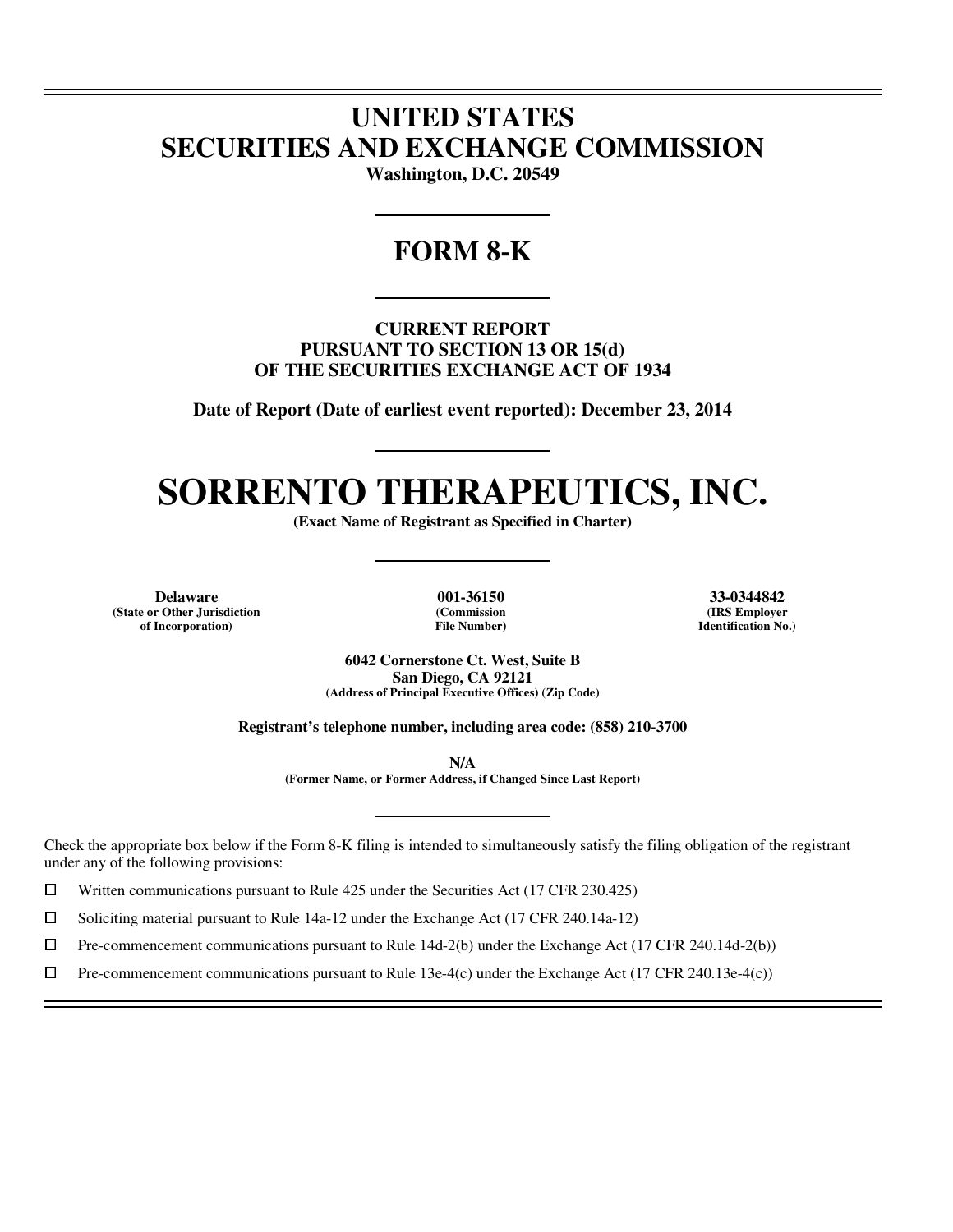#### **Item 1.01. Entry into a Material Definitive Agreement.**

#### *First Amendment to Subscription and Investment Agreement*

On December 23, 2014, Sorrento Therapeutics, Inc. (the "Company") and Conkwest, Inc. ("Conkwest") entered into a First Amendment to Subscription and Investment Agreement (the "Amended Subscription Agreement"), pursuant to which Conkwest issued and sold to the Company \$2 million of Class A Common Stock, as the third tranche of a series of investments in Conkwest Class A Common Stock contemplated by the Subscription and Investment Agreement, dated December 16, 2014 between the Company and Conkwest. The first two tranches of investments, aggregating \$8 million, occurred on December 16, 2014 and on December 18, 2014, respectively, the latter of which coincided with the execution of the Joint Development and License Agreement between the Company and Conkwest. In addition, pursuant to the Amended Subscription Agreement Conkwest shall use its commercially reasonable efforts to appoint Henry Ji, Ph.D., the Company's CEO, to its Board of Directors. For so long as the Company owns more than 250,000 shares of Conkwest Class A Common Stock, the Company shall have the right to designate a director-nominee for election to the Board of Conkwest.

#### *Stockholders' Agreement*

On December 23, 2014, the Company, Conkwest, Cambridge Equities, LP ("Cambridge") and the persons listed on Schedule A thereto (collectively, the "Stockholders") entered into a Stockholders' Agreement (the "Stockholders' Agreement") pursuant to which the Stockholders agreed to, among other things, vote in favor of (i) a Cambridge designee for election to the Conkwest Board of Directors and to serve as Co-Chairman, (ii) a Company designee for election to the Conkwest Board of Directors and (iii) each other director nominee that is not a Cambridge designee or Sorrento designee recommended by at least a majority of the directors comprising the entire Board of Directors of Conkwest for election as directors of Conkwest. The obligation of the Stockholders to so vote will terminate automatically upon the earlier of (i) upon the consummation of an initial public offering of Conkwest and (ii) (A) with respect to the Cambridge designee, at such time as Cambridge shall no longer have the right to make such nomination pursuant to a subscription and investment agreement between Cambridge and Conkwest (or shall earlier agree to relinquish such right), and (B) with respect to the Company nominee, at such time the Company shall no longer have the right to make such nomination pursuant to the Amended Subscription Agreement (or shall earlier agree to relinquish such right).

The foregoing descriptions of the Amended Subscription Agreement and the Stockholders' Agreement do not purport to be complete and are qualified in their entirety by reference to the full text of the Amended Subscription Agreement and the Stockholders' Agreement, which are filed as Exhibit 10.1 and Exhibit 10.2, respectively, to this Current Report on Form 8-K and incorporated herein by reference.

#### **Item 8.01. Other Events.**

On December 23, 2014, the Company issued the press release attached as Exhibit 99.1 to this Current Report on Form 8-K.

#### **Item 9.01. Financial Statements and Exhibits.**

**(d)** *Exhibits*.

| <b>Exhibit Number</b> | <b>Description</b>                                                                                                                                                                                |
|-----------------------|---------------------------------------------------------------------------------------------------------------------------------------------------------------------------------------------------|
| 10.1                  | Form of First Amendment to Subscription and Investment Agreement, dated as of December 23, 2014, by<br>and between Conkwest, Inc. and Sorrento Therapeutics, Inc.                                 |
| 10.2                  | Form of Stockholders' Agreement, dated as of December 23, 2014, by and among Conkwest, Inc.,<br>Sorrento Therapeutics, Inc., Cambridge Equities, LP and the persons listed on Schedule A thereto. |
| 99.1                  | Joint press release dated December 24, 2014 from Sorrento Therapeutics, Inc., Conkwest, Inc. and<br>NantWorks, LLC.                                                                               |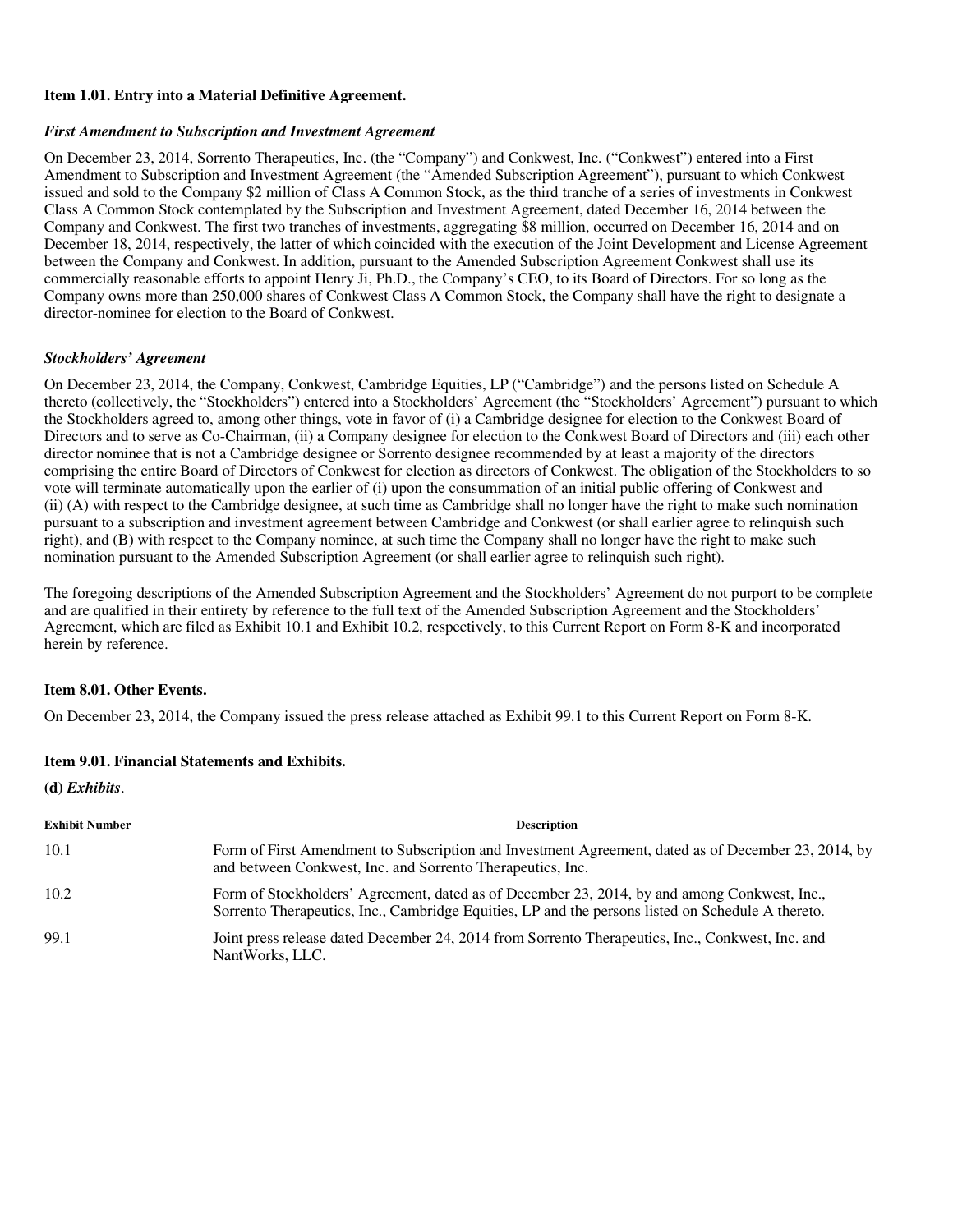#### **SIGNATURES**

Pursuant to the requirements of the Securities Exchange Act of 1934, the registrant has duly caused this report to be signed on its behalf by the undersigned hereunto duly authorized.

#### **SORRENTO THERAPEUTICS, INC**.

Date: December 29, 2014

 Name: Henry Ji Title: President & Chief Executive Officer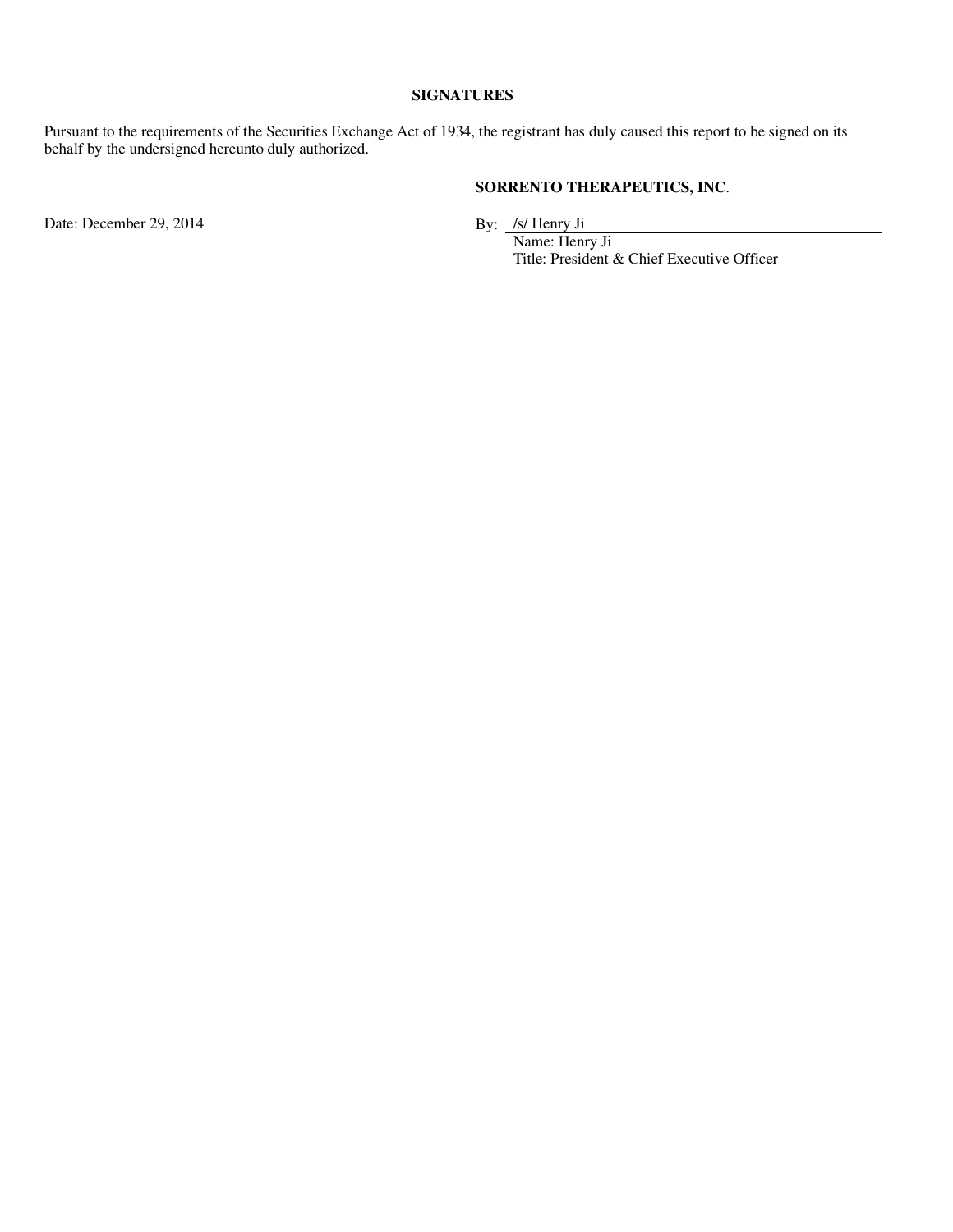#### **Exhibit 10.1**

#### **EXECUTION VERSION**

#### **FIRST AMENDMENT TO SUBSCRIPTION AND INVESTMENT AGREEMENT**

THIS FIRST AMENDMENT TO SUBSCRIPTION AND INVESTMENT AGREEMENT (this "**First Amendment**") is entered into as of the 23rd day of December, 2014, by and between Sorrento Therapeutics, Inc., a Delaware corporation (the "**Purchaser**") and Conkwest, Inc., a Delaware corporation (the "**Company**").

WHEREAS, each party hereto is a party to that certain Subscription and Investment Agreement dated as of December 18, 2014 (the "**Investment Agreement**"); and

WHEREAS, the parties desire to amend the Investment Agreement in accordance with Section 5.5 thereof.

NOW, THEREFORE, in consideration of the premises and mutual promises herein made, the parties agree as follows:

1. Capitalized Terms. Unless otherwise defined in this First Amendment, all capitalized terms used herein shall have the meanings ascribed to such terms in the Investment Agreement. Each of the terms "Additional Purchasers" and "Purchasers" set forth in the Investment Agreement is hereby deleted and replaced with the term "Purchaser," and any references in the Investment Agreement to any Purchaser shall mean Sorrento Therapeutics, Inc. as the sole Purchaser under the Investment Agreement. In addition, the following terms are added to Section 1.1 of the Investment Agreement as defined terms:

"Beneficial Ownership" by a Person of any securities means ownership by any Person who directly, or indirectly through any contract, agreement, arrangement, understanding, relationship or otherwise, has or shares (i) voting power, which includes the power to vote, or to direct, influence or cause the voting, of such security, and/or (ii) dispositive power, which includes the power to dispose, or to direct, influence or cause the disposition, of such security; and shall be interpreted in accordance with the term "beneficial ownership" as defined in Rule 13d-3 under the Exchange Act, except that irrespective of Rule 13d-3 and for all purposes of determining Beneficial Ownership under this Agreement, a Person also shall be deemed to be the Beneficial Owner of all securities which may be acquired by such Person pursuant to any agreement, arrangement or understanding or upon the exercise of any conversion rights, preemptive or subscription rights, exchange rights, or pursuant to any warrants or options, or otherwise (irrespective of whether the right to acquire such securities is exercisable immediately or only after the passage of time, including the passage of time in excess of 60 days, the satisfaction of any conditions, the occurrence of any event, or any combination of the foregoing). For further purposes of this Agreement, a Person shall be deemed to Beneficially Own (i) all securities Beneficially Owned by its Affiliates (including its officers, directors, managing members, managers and general partners, as applicable) or any Group of which such Person or any such Affiliate is or becomes a member, (ii) all securities that are the subject of any trust, proxy, power of attorney, pooling arrangement or any other contract, arrangement or device with the purpose or effect of divesting such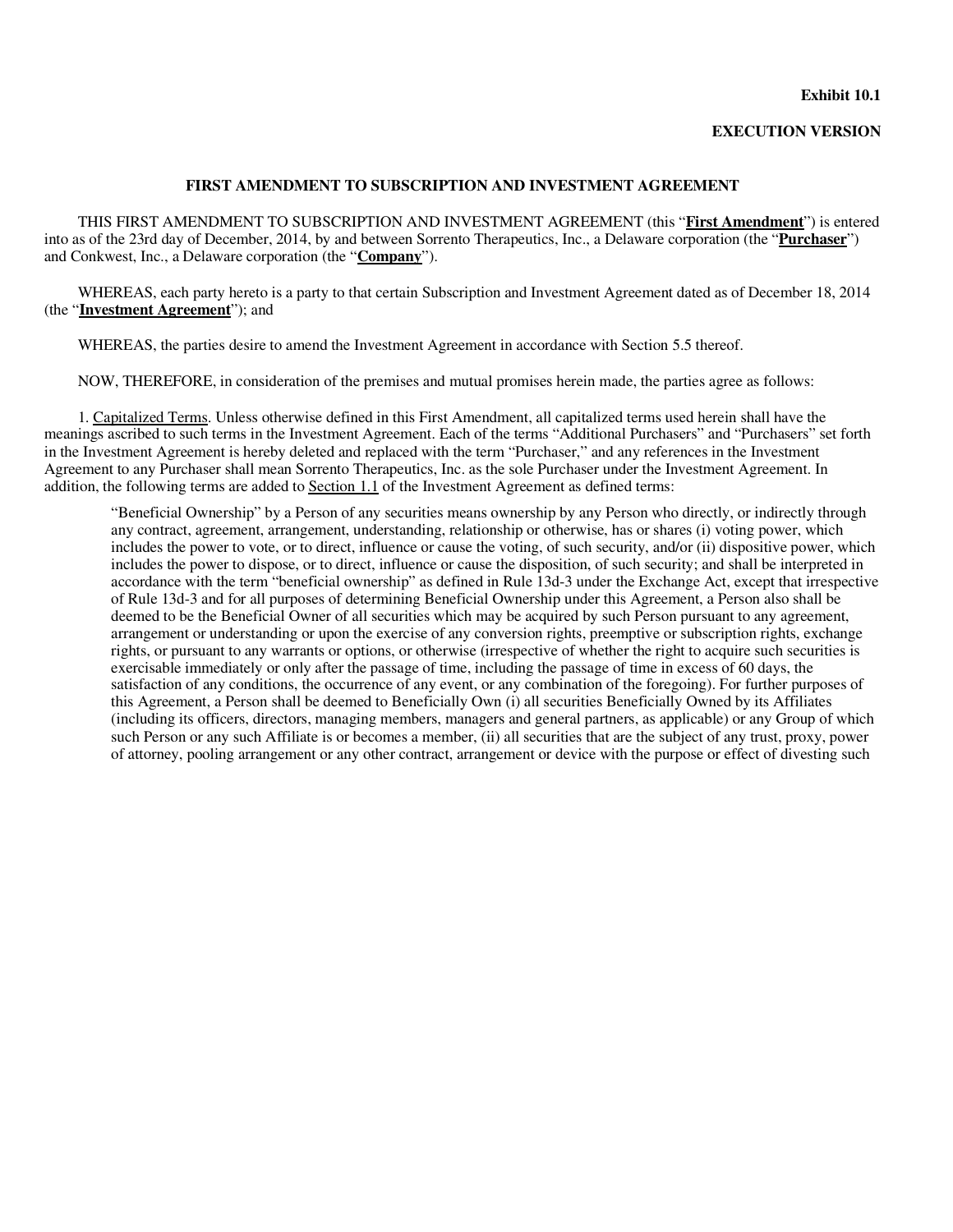Person's Beneficial Ownership of such securities or preventing the vesting of such Beneficial Ownership as part of a plan or scheme to evade the reporting requirements of Section 13(d) or 13(g) of the Exchange Act, and (iii) all securities that are the subject of any derivative transaction entered into by such Person (or any of such Person's Affiliates), or any derivative security acquired by such Person (or any of such Person's Affiliates) which gives such Person (or any of such Person's Affiliates) the economic equivalent of ownership of an amount of or interest in any such securities by reason of the fact that the value of the derivative is determined by reference to the price or value of any underlying, referenced or subject security, without regard to whether (A) such derivative conveys any voting rights in such securities to such Person (or any of such Person's Affiliates), (B) such derivative is required to be, or is capable of being, settled through physical or bookentry delivery of such securities, or (C) such Person (or any of such Person's Affiliates) may have entered into any transaction that hedges the economic effect of such derivative. In determining the amount of the Common Stock deemed Beneficially Owned by virtue of the operation of clause (iii) of the immediately preceding sentence, the subject Person shall be deemed to beneficially own (without duplication) the amount of Common Stock that is synthetically owned pursuant to such derivative transactions or such derivative securities. The terms "Beneficially Own" and "Beneficially Owned" shall have correlative meanings to "Beneficial Ownership."

"Group" has the meaning assigned to it in Section  $13(d)(3)$  of the Exchange Act.

2. Section 2.1(b). Section 2.1(b) of the Investment Agreement is hereby deleted in its entirety and shall hereafter be replaced with the following:

Additional Closing. Subject to the satisfaction (or, where legally permissible, the waiver) of the applicable conditions set forth in Section 2.3 and Section 4.9 below, solely with respect to the Purchaser that elects on the signature page hereto to participate in one or more additional closings (each, an "Additional Closing"), the Purchaser shall purchase such aggregate number of additional shares of Common Stock as set forth on the signature page with respect to the following Additional Closings (each, an "Additional Closing Date", and together with the Initial Closing Date, each a "Closing Date"), as applicable: (A) the date of execution of the JV Documents (the "First Additional Closing Date") and/or (B) the date and time on which the Company closes its sale of securities pursuant to that certain Subscription and Investment Agreement, dated December 23, 2014 (the "Other Investment Agreement"), between the Company and Cambridge Equities, LP ("Cambridge"), pursuant to which Cambridge agrees to acquire approximately 40% of the outstanding voting stock of the Company, calculated on a fully-diluted basis, a copy of which executed agreement has been provided to the Purchaser (the "Second Additional Closing Date")."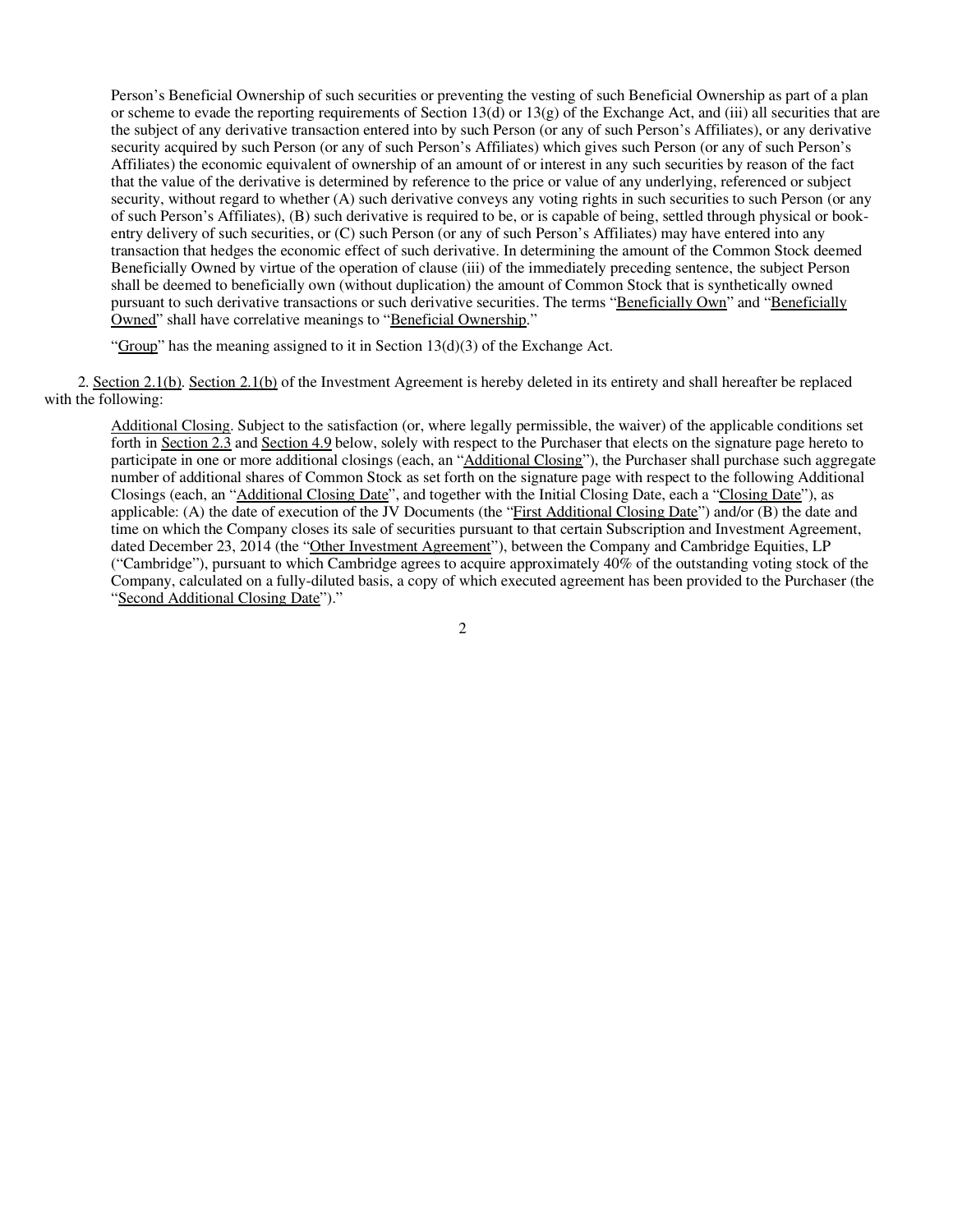3. Section 2.2(e). Section 2.2(e) of the Investment Agreement is hereby deleted in its entirety and shall hereafter be replaced with the following:

"On or prior to the Second Additional Closing Date, the Company shall deliver or cause to be delivered to the Purchaser a Common Stock certificate registered in the name of the Purchaser for a number of shares of Common Stock equal to the Purchaser's Subscription Amount divided by \$3.4909."

#### 4. Board Composition; Nominee Directors. The following provision is added to the Investment Agreement as Section 4.9:

"Notwithstanding any provision of the Joint Development and License Agreement, dated December 18, 2014, between the Company and the Purchaser, and subject to the closing (the "Other Closing") of the purchase and sale of the securities pursuant to the Other Investment Agreement, immediately prior to the Second Additional Closing, in accordance with the Company's certificate of incorporation and bylaws and applicable provisions of the Delaware General Corporation Law ("DGCL"), the Company shall use commercially reasonable efforts to cause the Board of Directors to take appropriate action to (i) amend the Company's bylaws to provide that the Board of Directors shall consist of no more than nine (9) directors and (ii) increase the size of the Board of Directors such that the Board of Directors shall consist of nine (9) directors. As a condition to the Second Additional Closing, and effective as of the Second Additional Closing, in accordance with and subject to the Company's certificate of incorporation and bylaws and applicable provisions of the DGCL, the Company shall use commercially reasonable efforts to cause the Board of Directors to appoint Henry Ji, Ph.D. to the Board of Directors to fill a vacancy on the Board of Directors created by such increase in the size of the Board of Directors, to serve in such capacity until the next annual meeting of stockholders of the Company or until his successor is duly elected and qualified. For so long as the Purchaser owns directly and/or through one of its wholly-owned subsidiaries in excess of 250,000 of the issued and outstanding shares of Common Stock from and after the date hereof (subject to adjustment for stock splits, stock dividends, recapitalizations and similar transactions), with respect to each annual or special meeting of the Company at which directors are to be elected, the Company shall permit the Purchaser to designate one (1) director who shall be nominated and recommended for election by the Company's nominating committee (or if there is no such nominating committee, the Board of Directors or any other duly authorized committee thereof) for election to the Board of Directors, provided that such nomination would not contravene the Company's certificate of incorporation and bylaws, the charter of the Company's nominating committee (as applicable), the applicable provisions of the DGCL, the Board of Directors' fiduciary duties to the Company's stockholders and other constituents, and any other applicable law. If at any time the Purchaser owns directly and through its wholly-owned subsidiaries less than 250,000 of the issued and outstanding shares of Common Stock (subject to adjustment for stock splits, stock dividends, recapitalizations and similar transactions), the Purchaser's right to have a designee nominated or

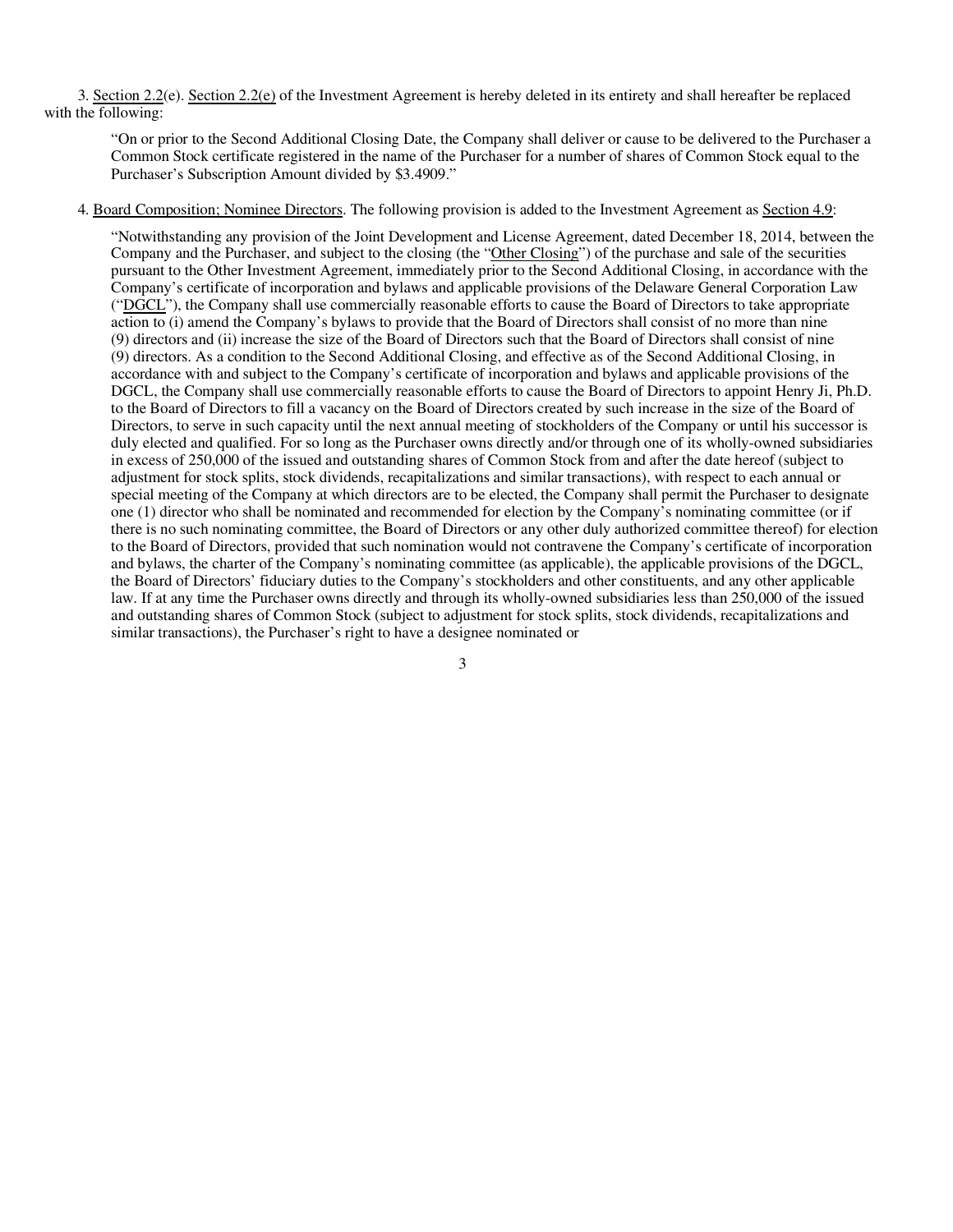appointed to serve as a member of the Board of Directors under this Section 4.9 shall automatically terminate. In the event the Purchaser owns directly and/or through one of its wholly-owned subsidiaries more than 250,000 of the issued and outstanding shares of Common Stock (subject to adjustment for stock splits, stock dividends, recapitalizations and similar transactions) and does not have a designee serving as a member of the Board of Directors, the Purchaser shall have the right to designate one individual to attend all meetings of the Board of Directors as an observer in a non-voting capacity, which designee shall receive a copy of all materials provided to the members of the Board of Directors at the same time such materials are provided to the members of the Board of Directors, subject to customary conflict of interest and confidentiality considerations. As a condition to a Purchaser director designee's ability to stand for election, such Purchaser director designee shall provide to the Company in a timely manner all information required by Regulation 14A and Schedule 14A under the Exchange Act as the Company may request with respect to such Purchaser director designee in a timely manner."

5. Voting. The following provision is added to the Investment Agreement as Section 4.10:

"Voting. The Purchaser hereby covenants and agrees, from and after the Initial Closing Date until such date that the Company consummates a Qualified IPO, as follows:

(a) At any meeting of the stockholders of the Company, or at any adjournment thereof, or in any other circumstances upon which a vote, consent, adoption or other approval (including by written consent solicitation) by the stockholders of the Company is sought, the Purchaser shall, including by executing a written consent if requested by the Company (as appropriate), (i) be present, in person or by proxy, so that all of such shares of Common Stock then Beneficially Owned by the Purchaser and its Affiliates are counted for the purpose of determining the presence of a quorum thereat and (ii) vote (or cause to be voted) all of the shares of Common Stock then Beneficially Owned by the Purchaser and its Affiliates in favor of, and shall consent to (or cause to be consented to), any matter, action or transaction that is approved by a majority of the directors comprising the Board of Directors of the Company and recommended by such majority of the directors comprising the Board of Directors of the Company for approval, adoption or ratification by the stockholders of the Company.

(b) At any meeting of the stockholders of the Company or at any adjournment thereof or in any other circumstances upon which a vote, consent, adoption or other approval (including by written consent solicitation) is sought, the Purchaser shall, including by executing a written consent if requested by the Company (as appropriate), (i) be present, in person or by proxy, so that all of such shares of Common Stock then Beneficially Owned by the Purchaser and its Affiliates are counted for the purpose of determining the presence of a quorum thereat and (ii)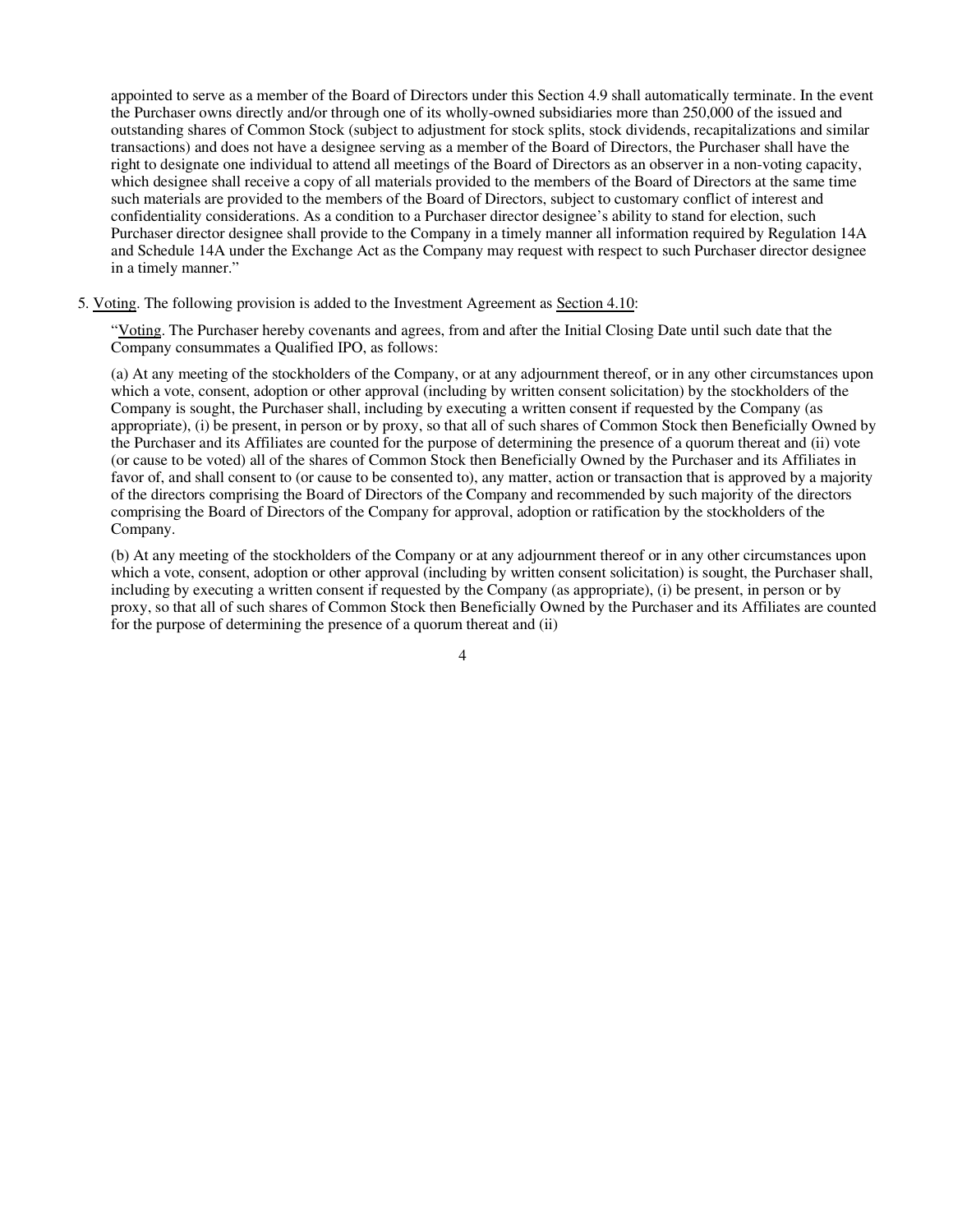vote (or cause to be voted) all of the shares of Common Stock then Beneficially Owned by the Purchaser and its Affiliates against, and shall not consent to (and shall cause not to be consented to), any of the following (or any contract to enter into, effect, facilitate or support any of the following): (A) any action, proposal, agreement or transaction that could result in a breach of any representation, warranty, covenant, agreement or other obligation of the Purchaser under this Agreement or (B) any matter, action or transaction that is not approved by a majority of the directors comprising the Board of Directors of the Company and recommended by such majority of the directors comprising the Board of Directors of the Company for approval, adoption or ratification by the stockholders of the Company.

With respect to paragraphs (a) and (b) of this Section 4.10, any such vote shall be cast (or written consent shall be given) by the Purchaser in accordance with such procedures relating thereto under the Company's certificate of incorporation and bylaws as currently in effect so as to ensure that it is duly counted, including for purposes of determining that a quorum is present and for purposes of recording the results of such vote (or consent)."

6. Subscription Amount of Common Stock at First Additional Closing. The Subscription Amount of Common Stock at First Additional Closing listed on the Purchaser's signature page to the Investment Agreement is hereby amended and shall hereafter read:

"\$7,000,000.00 (or more, if approved in writing by Sorrento Therapeutics, Inc. and agreed to in writing by Conkwest,  $Inc.$ ".

7. Subscription Amount of Common Stock at Second Additional Closing. The Subscription Amount of Common Stock at Second Additional Closing listed on the Purchaser's signature page to the Investment Agreement is hereby amended and shall hereafter read:

"\$2,000,000.00 (or more, if approved in writing by Sorrento Therapeutics, Inc. and agreed to in writing by Conkwest,  $Inc.)"$ 

8. Counterparts. This First Amendment may be executed in two or more counterparts, each of which shall be an original, but which shall together constitute one instrument. Delivery of an executed counterpart of a signature page to this First Amendment by facsimile shall be effective as delivery of an originally executed counterpart to this Agreement.

9. Effect of First Amendment. Except as set forth in this First Amendment, the terms and provisions of the Investment Agreement (a) are hereby ratified and confirmed, and (b) shall be and remain in full force and effect.

10. Miscellaneous. The Miscellaneous provisions of Section 5 of the Investment Agreement are hereby incorporated herein mutatis mutandis.

BALANCE OF PAGE INTENTIONALLY LEFT BLANK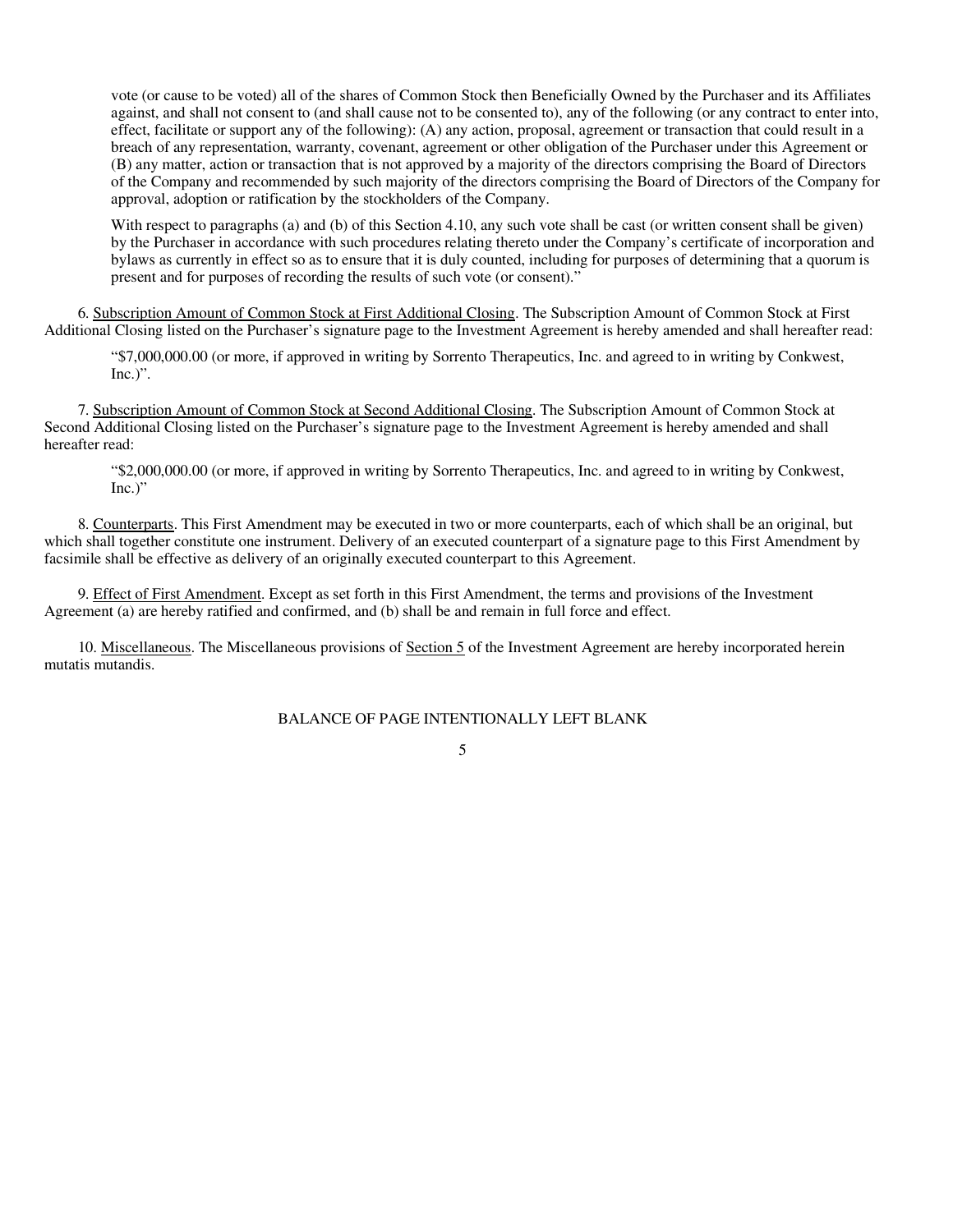IN WITNESS WHEREOF, the parties hereto have executed this First Amendment as of the date set forth in the first paragraph hereof.

### **CONKWEST, INC.**

By:

Name: Barry Simon Title: President and CEO

*First Amendment to Investment Agreement Signature Page*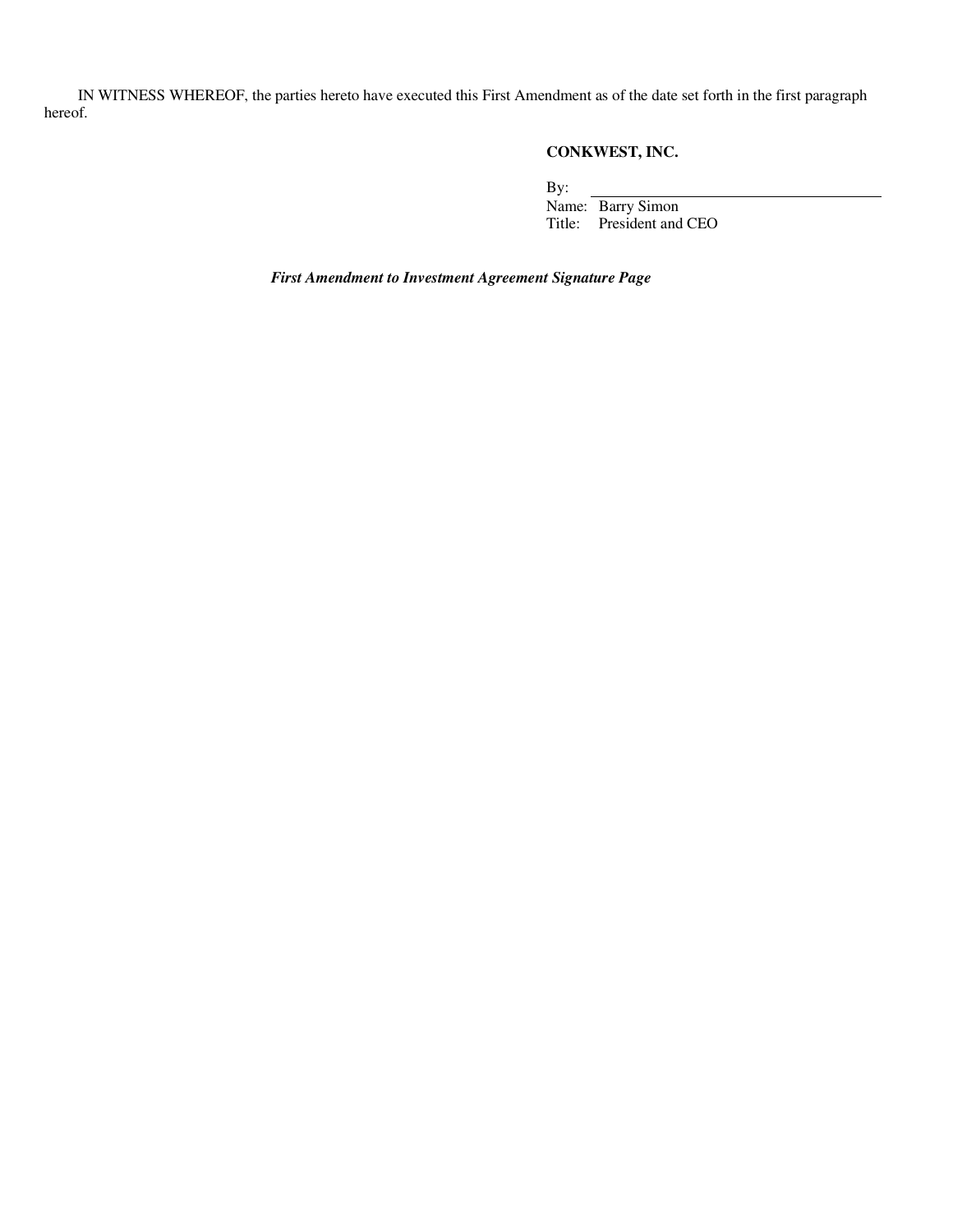#### **SORRENTO THERAPEUTICS, INC**.

By: Name: Henry Ji Title: President and CEO

*First Amendment to Investment Agreement Signature Page*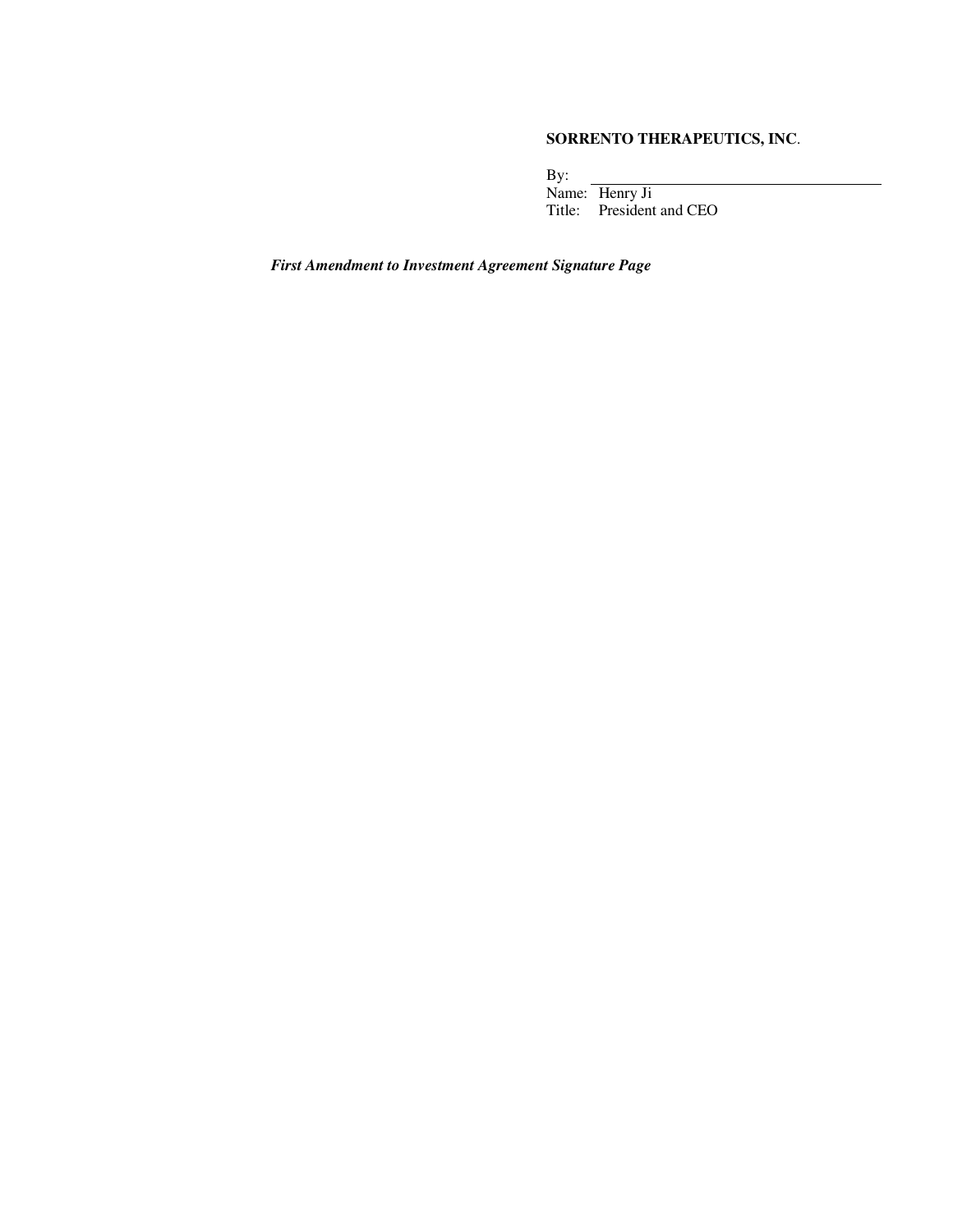**Exhibit 10.2** 

**EXECUTION VERSION** 

#### **STOCKHOLDERS' AGREEMENT**

 $\overline{a}$  $\overline{a}$ 

 $\overline{a}$ 

**dated as of** 

**December 23, 2014** 

**by and among** 

#### **CONKWEST, INC.,**

#### **SORRENTO THERAPEUTICS, INC.,**

#### **CAMBRIDGE EQUITIES, LP**

**and** 

#### **THE PERSONS LISTED ON SCHEDULE A HERETO**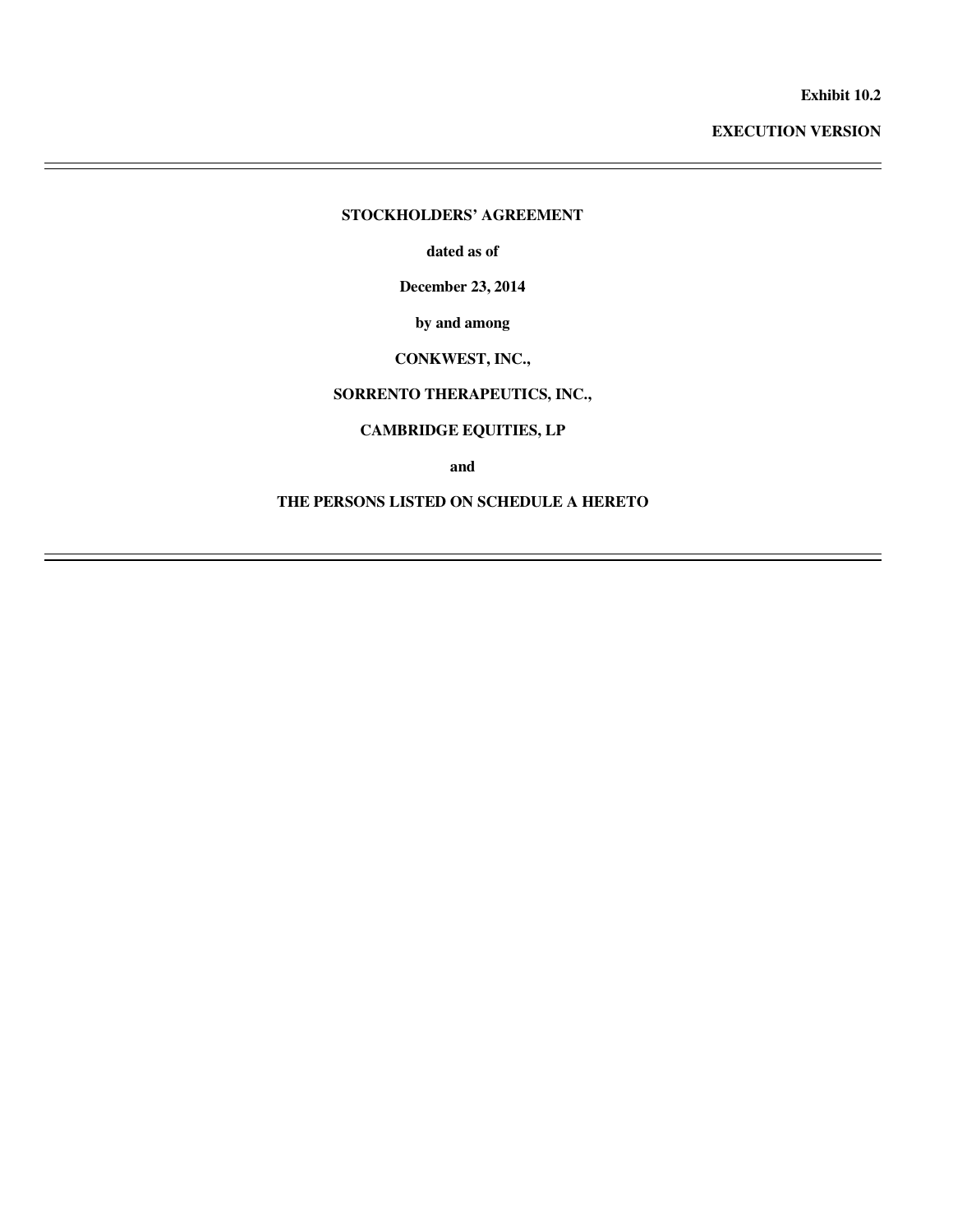#### **STOCKHOLDERS' AGREEMENT**

This STOCKHOLDERS' AGREEMENT (this "Agreement"), is entered into as of December 23, 2014, by and among Conkwest, Inc., Sorrento Therapeutics, Inc., Cambridge Equities, LP, and the persons listed on Schedule A hereto (collectively, the "Stockholders").

WHEREAS, Cambridge Equities, LP ("Cambridge") is entering into a Subscription and Investment Agreement, dated of even date herewith (the "Subscription Agreement"), with Conkwest, Inc. (the "Company"), pursuant to which Cambridge will acquire approximately 40% of the Company's Class A Common Stock, par value \$0.0001 per share (the "Common Stock"), subject to the terms and conditions set forth therein;

WHEREAS, Sorrento Therapeutics, Inc. is entering into a First Amendment to Subscription and Investment Agreement, dated of even date herewith (the "Sorrento Amendment"), with the Company, in connection with the purchase of \$2,000,000 of the Company's Common Stock, subject to the terms and conditions set forth therein;

WHEREAS, the Company undertakes in Section 4.9 of the Subscription Agreement and Section 4 of the Sorrento Amendment to take certain actions in respect of the nomination, appointment and election to its Board of Directors of one designee of Cambridge (the "Cambridge Designee") and one designee of Sorrento (the "Sorrento Designee"), respectively;

WHEREAS, in order to induce Cambridge to enter into the Subscription Agreement and to induce Sorrento to enter into the Sorrento Amendment, the Stockholders wish to make provision to support the election of each of the Cambridge Designee and the Sorrento Designee to the Company's Board of Directors following consummation of the transactions contemplated by the Subscription Agreement; and

WHEREAS, the Closing (as defined in the Subscription Agreement) is conditioned upon the Stockholders entering into this Agreement.

NOW, THEREFORE, in consideration of the mutual covenants and undertakings contained herein and for good and valuable consideration, the receipt and sufficiency of which are hereby acknowledged, the parties hereto hereby agree as follows:

#### **ARTICLE I**

#### **DEFINITIONS**

SECTION 1.01. *Definitions*. As used in this Agreement, the following terms shall have the following meanings. Capitalized Terms not otherwise defined herein shall the meaning ascribed to them in the Subscription Agreement.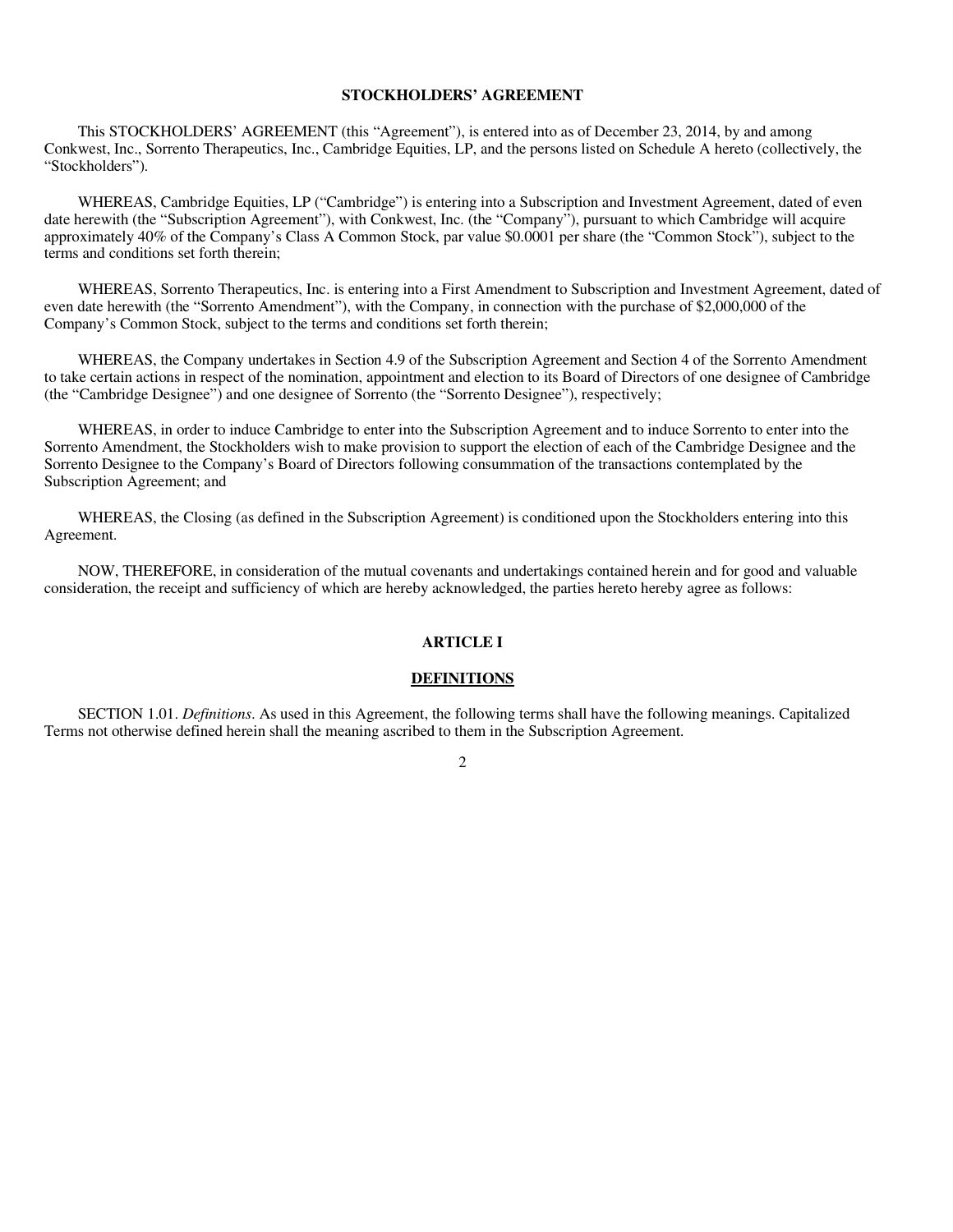#### **ARTICLE II CORPORATE GOVERNANCE**

SECTION 2.01. *Board of Directors; Voting of Shares*.

(a) Until the earlier of (a) the consummation of a firm-commitment initial public offering of the Common Stock approved by the Company's Board of Directors (an "IPO"), or (b) the date upon which Cambridge no longer has the right to nominate a Cambridge Designee under Section 4.9 of the Subscription Agreement, or relinquishes the right to designate a Cambridge Designee (the earliest of such dates, the "Cut-Off Date"), each of the Stockholders, in any election of directors or at any meeting of the stockholders of the Company at which directors are to be elected, (i) will be present (in person or by proxy) for purposes of establishing a quorum, and (ii) will vote, or grant a proxy to the Company or its authorized designee(s) to vote or act by written consent with respect to all shares of Common Stock Beneficially Owned by such Stockholder (A) in favor of the Cambridge Designee for election to the Board of Directors and to serve as Co-Chairman, (B) in favor of the Sorrento Designee for election to the Board of Directors during such time as Sorrento has the right to nominate a Sorrento Designee under Section 4 of the Sorrento Amendment, or relinquishes the right to designate a Sorrento Designee (the earliest of such dates, the "Sorrento Cut-Off Date"), and (C) each other director nominee that is not a Cambridge Designee or Sorrento Designee (each a "Non-Investor Director") recommended by at least a majority of the directors comprising the entire Board of Directors of the Company for election as directors of the Company.

(b) Except as expressly provided above, each Stockholder shall be free to vote in his, her or its sole discretion all shares of Common Stock Beneficially Owned by such Stockholder entitled to vote on any other matter submitted to or acted upon by stockholders of the Company; provided, however, that (i) Cambridge and its affiliates shall be subject to the restrictions and limitations with respect to the shares of Common Stock Beneficially Owned by Cambridge set forth in the Subscription Agreement, and nothing in this Agreement shall be deemed to amend, alter, limit or curtail in any manner whatsoever, the restrictions and limitations with respect to the shares of Common Stock Beneficially Owned by Cambridge set forth in the Subscription Agreement, including, without limitation, those restrictions and limitations set forth in Sections 4.10, 4.11 and 4.12.

SECTION 2.02. *Removal; Filling of Vacancies.* If requested by Cambridge or Sorrento in writing to the other Stockholders prior to the Cut-Off Date or Sorrento Cut-Off Date, respectively, the Stockholders shall vote at regular or special meetings of stockholders and give written consent with respect to, such number of shares of Common Stock Beneficially Owned by them as may be necessary to remove from the Board the Cambridge Designee or the Sorrento Designee, as the case may be. Any vacancy created by such removal shall be filled by party whose designee was so removed. The Cambridge Designee may not be removed without the vote or written consent of Cambridge, and the Sorrento Designee may not be removed without the vote or written consent of Sorrento. In the event of the resignation, death or disqualification of the Cambridge or Sorrento Designee, Cambridge or Sorrento, as the case may be, shall promptly nominate a new director, and each Stockholder shall promptly vote his, her or its shares of Common Stock Beneficially Owned to elect such replacement nominee to the Board.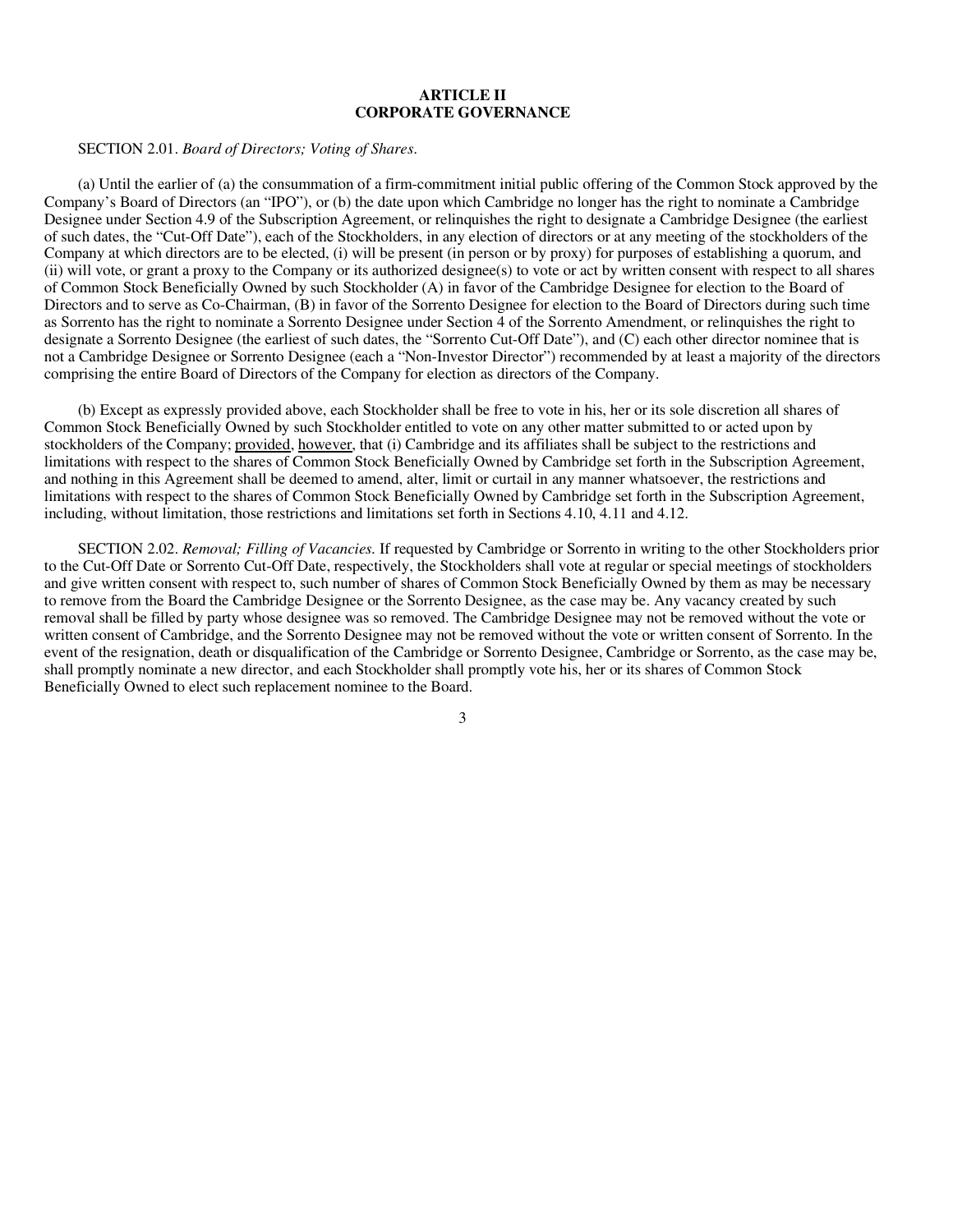#### **ARTICLE III**

#### **MISCELLANEOUS**

SECTION 3.01. *Term, Notices*.

(a) Unless terminated by mutual written agreement of the parties hereto, this Agreement shall be effective from the date hereof until the expiration of the later to occur of the Cut-Off Date and the Sorrento Cut-Off Date. Notwithstanding the foregoing, the covenants, agreements and obligations of the parties with respect to the Cambridge Designee shall automatically terminate on the Cut-Off Date, and the covenants, agreements and obligations of the parties with respect to the Sorrento Designee shall automatically terminate on the Sorrento Cut-Off Date.

(b) All notices, requests, permissions, waivers and other communications hereunder shall be in writing and shall be deemed to have been duly given (a) five (5) Business Days following sending by registered or certified mail, postage prepaid, (b) when sent, if sent by facsimile; provided that the facsimile transmission is promptly confirmed by telephone, (c) when delivered, if delivered personally to the intended recipient and (d) one (1) business day following sending by overnight delivery via a national or international courier service and, in each case, addressed to a party at the following address for such party:

If to any Stockholder other than Cambridge, to it at the following address:

*[Name of Stockholder]*  c/o Conkwest, Inc. 2533 South Coast Highway 101, Suite 210 Cardiff by the Sea, CA 92007 Fax: 858-380-1999 Attention: Richard Gomberg, Secretary

with a copy to the Company at the above address; and

with a copy to:

Greenberg Traurig, LLP The MetLife Building 200 Park Avenue New York, NY 10166 Telephone: (212) 801-9200 (phone) Facsimile: (212) 801-6400 (facsimile) Attention: Anthony J. Marsico, Esq.

If to Cambridge, to it at the following address: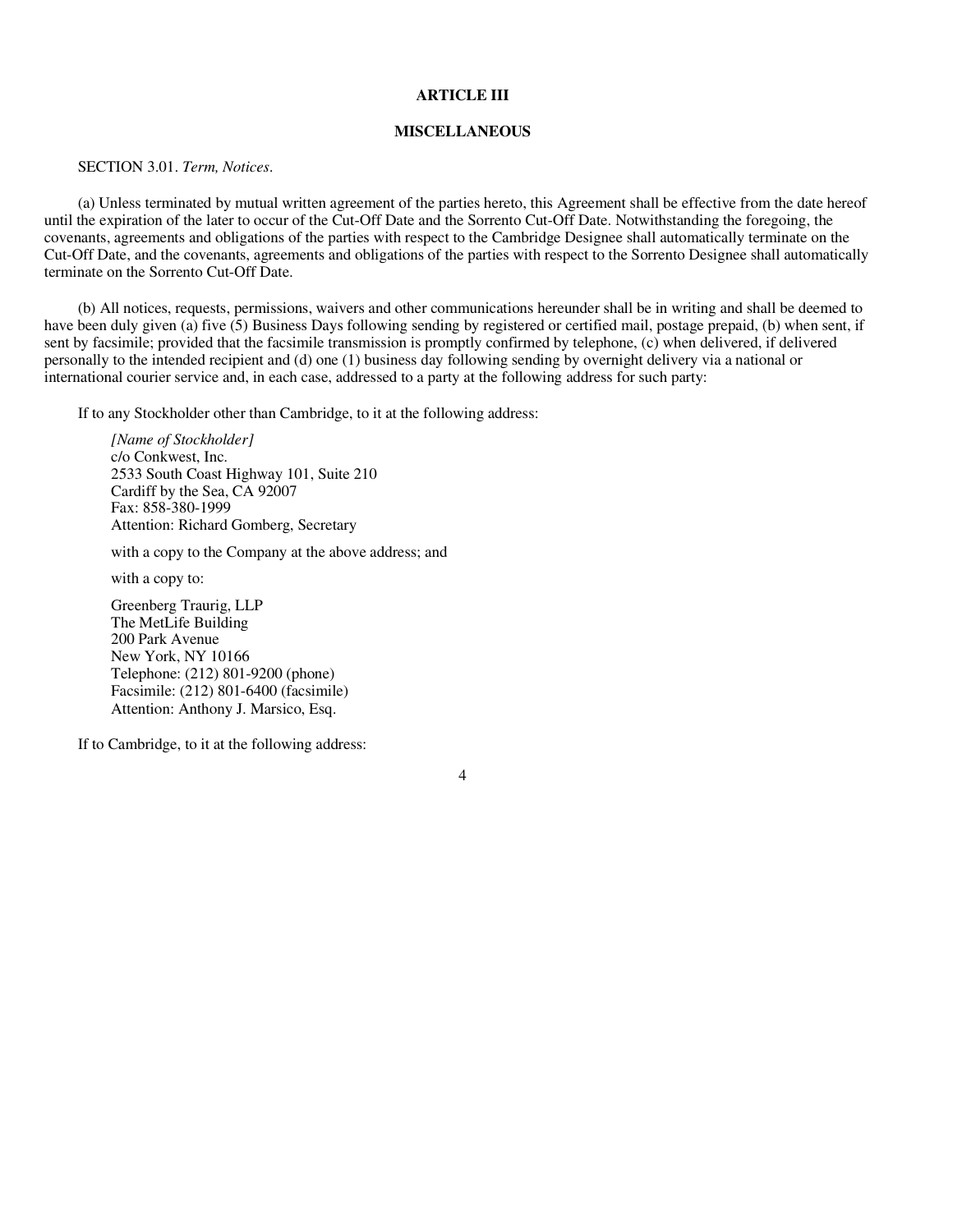Cambridge Equities, LP 9922 Jefferson Boulevard Culver City, CA 90232 Facsimile: (310) 405-7588 Attention: Manager

If to Sorrento, to it at the following address:

Sorrento Therapeutics, Inc. 6042 Cornerstone Ct. West, Suite B San Diego, CA 92121 Telephone: (858) 210-3701 Facsimile: (858) 210-3759 Attention: Company Secretary

SECTION 3.02. *Applicable Law*. All questions concerning the construction, validity, enforcement and interpretation of this Agreement shall be governed by and construed and enforced in accordance with the internal laws of the State of California, without regard to the principles of conflicts of law thereof. Each party agrees that all legal proceedings concerning the interpretations, enforcement and defense of the transactions contemplated by this Agreement (whether brought against a party hereto or its respective affiliates, directors, officers, shareholders, partners, members, employees or agents) shall be commenced exclusively in the state and federal courts sitting in the City of Los Angeles, State of California. Each party hereby irrevocably submits to the exclusive jurisdiction of the state and federal courts sitting in the City of Los Angeles, State of California for the adjudication of any dispute hereunder or in connection herewith or with any transaction contemplated hereby or discussed herein (including with respect to the enforcement of this Agreement), and hereby irrevocably waives, and agrees not to assert in any suit, action or proceeding, any claim that it is not personally subject to the jurisdiction of any such court, that such suit, action or proceeding is improper or is an inconvenient venue for such proceeding. Each party hereby irrevocably waives personal service of process and consents to process being served in any such suit, action or proceeding by mailing a copy thereof via registered or certified mail or overnight delivery (with evidence of delivery) to such party at the address in effect for notices to it under this Agreement and agrees that such service shall constitute good and sufficient service of process and notice thereof. Nothing contained herein shall be deemed to limit in any way any right to serve process in any other manner permitted by law.

SECTION 3.03. *Integration*. This Agreement, the Subscription Agreement, and the Registration Rights Agreement, dated of even date between the Company and Cambridge, contain the entire understanding of the Company and Cambridge with respect to the subject matter hereof, and supersede all prior agreements and understandings between such parties with respect to the subject matter hereof. This Agreement and the Sorrento Amendment contain the entire understanding of the Company and Sorrento with respect to the subject matter hereof, and supersede all prior agreements and understandings between such parties with respect to the subject matter hereof.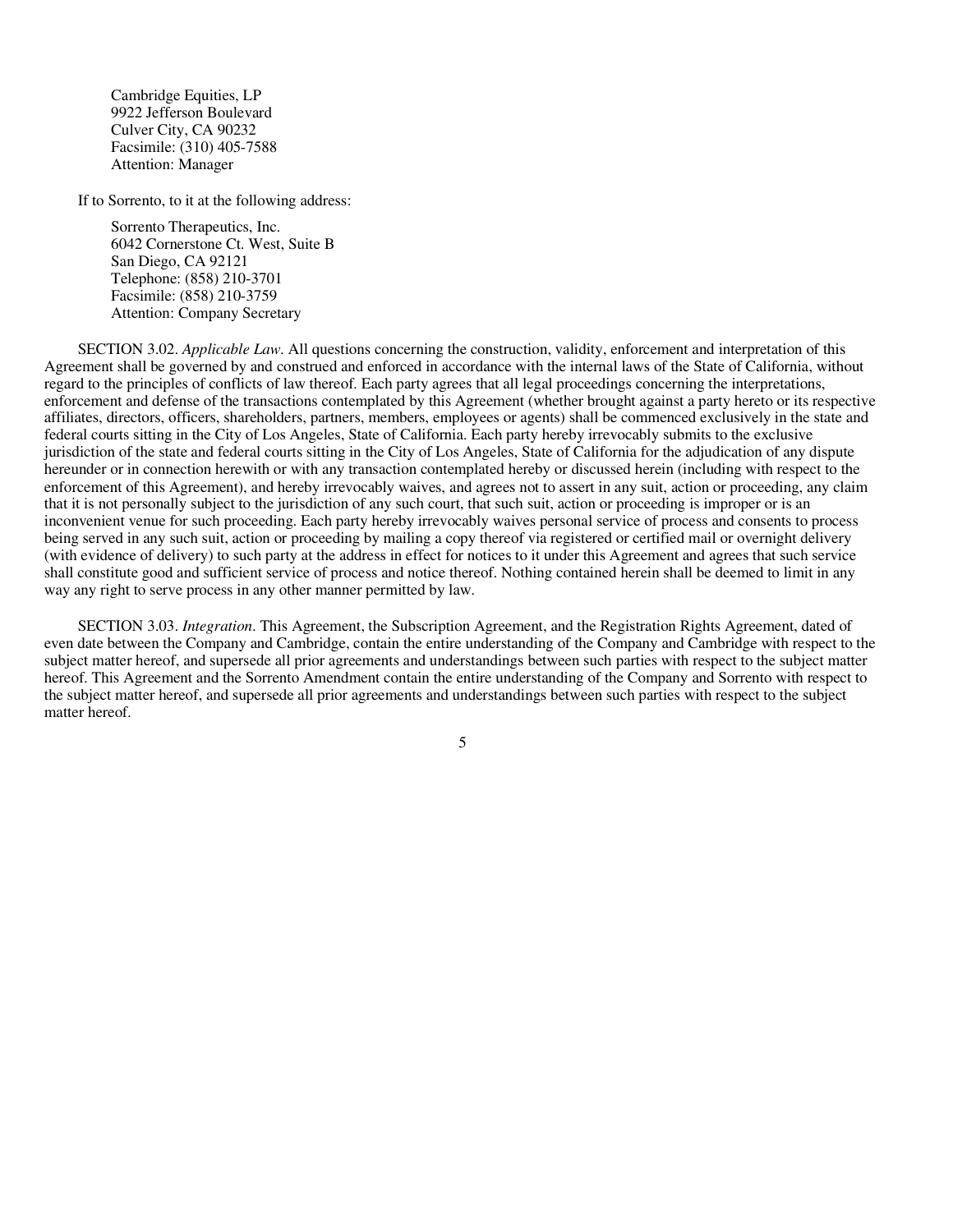SECTION 3.04. *Descriptive Headings*. The headings in this Agreement are for convenience of reference only and shall not limit or otherwise affect the meaning of terms contained herein.

SECTION 3.05. *Severability*. The invalidity or unenforceability of any provisions of this Agreement in any jurisdiction shall not affect the validity, legality or enforceability of the remainder of this Agreement in such jurisdiction or the validity, legality or enforceability of this Agreement, or any provision hereof, in any other jurisdiction, it being intended that all rights and obligations of the parties hereunder shall be enforceable to the fullest extent permitted by law.

SECTION 3.06. *Successors, Assigns, Transferees*. The provisions of this Agreement shall be binding upon and inure to the benefit of the parties hereto and their respective heirs, successors and permitted assigns. Neither this Agreement nor any right, remedy, obligation or liability arising hereunder or by reason hereof may be assigned by any party without the prior written consent of the other parties hereto. Any purported assignment of rights under this Agreement in violation of this Section 3.06 shall be void and of no effect.

SECTION 3.07. *Amendments; Waivers*. No provision of this Agreement may be waived, modified, supplemented or amended except in a written instrument signed, in the case of an amendment, each of the parties hereto or, in the case of a waiver, by the party against whom enforcement of any such waived provision is sought. No waiver of any default with respect to any provision, condition or requirement of this Agreement shall be deemed to be a continuing waiver in the future or a waiver of any subsequent default or a waiver of any other provision, condition or requirement hereof, nor shall any delay or omission of any party to exercise any right hereunder in any manner impair the exercise of any such right.

SECTION 3.08. *Counterparts*. This Agreement may be executed in two or more counterparts, each of which shall be deemed an original but all of which, when taken together, shall constitute one and the same Agreement.

SECTION 3.09. *Specific Performance*. Each of the parties hereto acknowledges and agrees that in the event of any breach of this Agreement, the non-breaching parties would be irreparably harmed and could not be made whole by monetary damages. The parties hereto, in addition to any other remedy to which they may be entitled at law or in equity, shall be entitled to seek an injunction or injunctions to prevent breaches of the provisions of this Agreement and to enforce specifically the terms and provisions hereof without the necessity of securing or posting any bond or providing prior notice.

#### [REMAINDER OF PAGE INTENTIONALLY LEFT BLANK]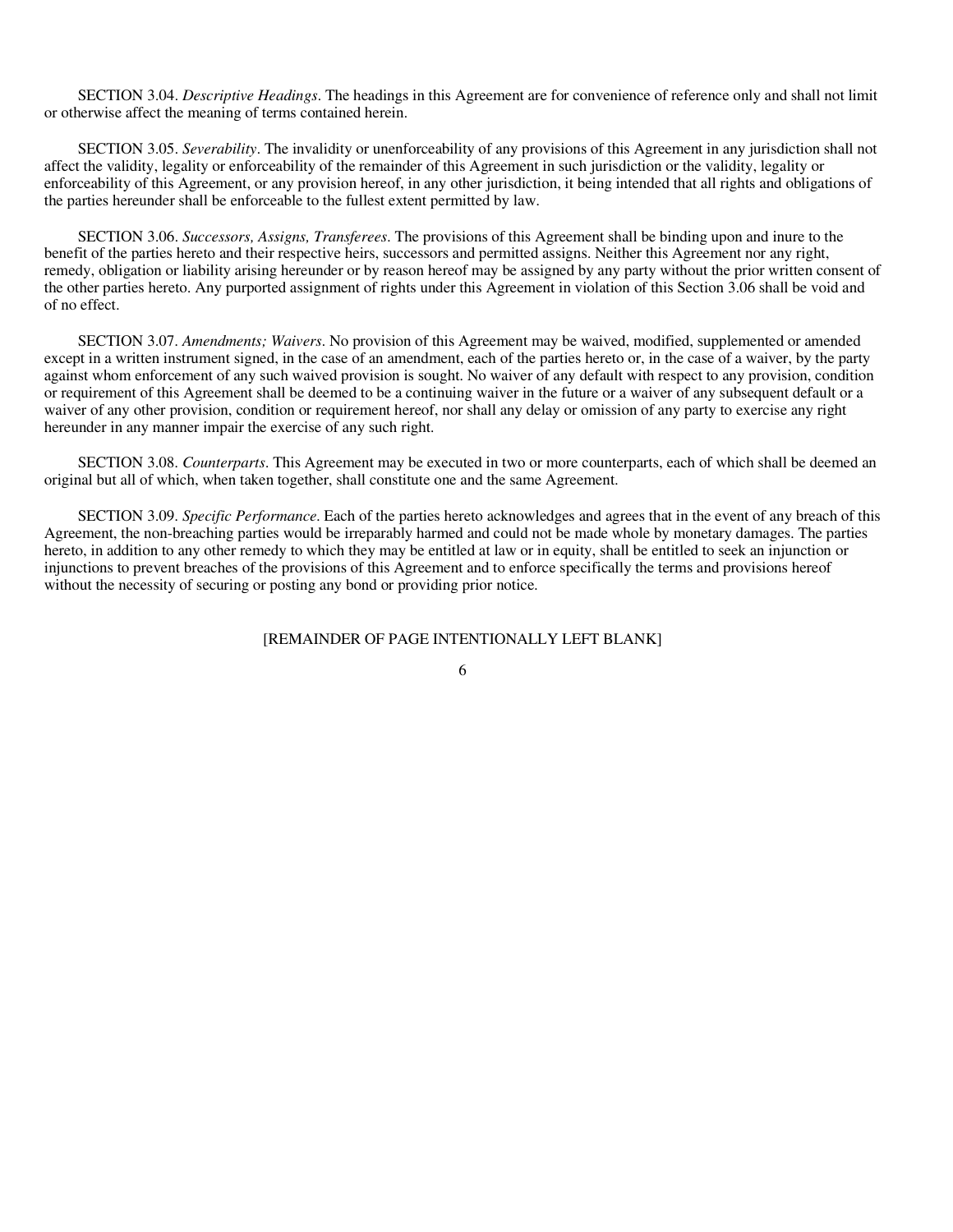IN WITNESS WHEREOF, the parties hereto have executed this Agreement as of the date first above written.

#### **CONKWEST, INC.**

By: Name: Barry Simon Title: President and CEO

#### **SORRENTO THERAPEUTICS, INC.**

By: Name: Henry Ji Title: President and CEO No. of Class A Common Shares as of the date hereof:

#### **CAMBRIDGE EQUITIES, LP**

By:

Name: Title: No. of Class A Common Shares as of the date hereof:

#### **STEVE GORLIN**

No. of Class B Common Shares as of the date hereof:\*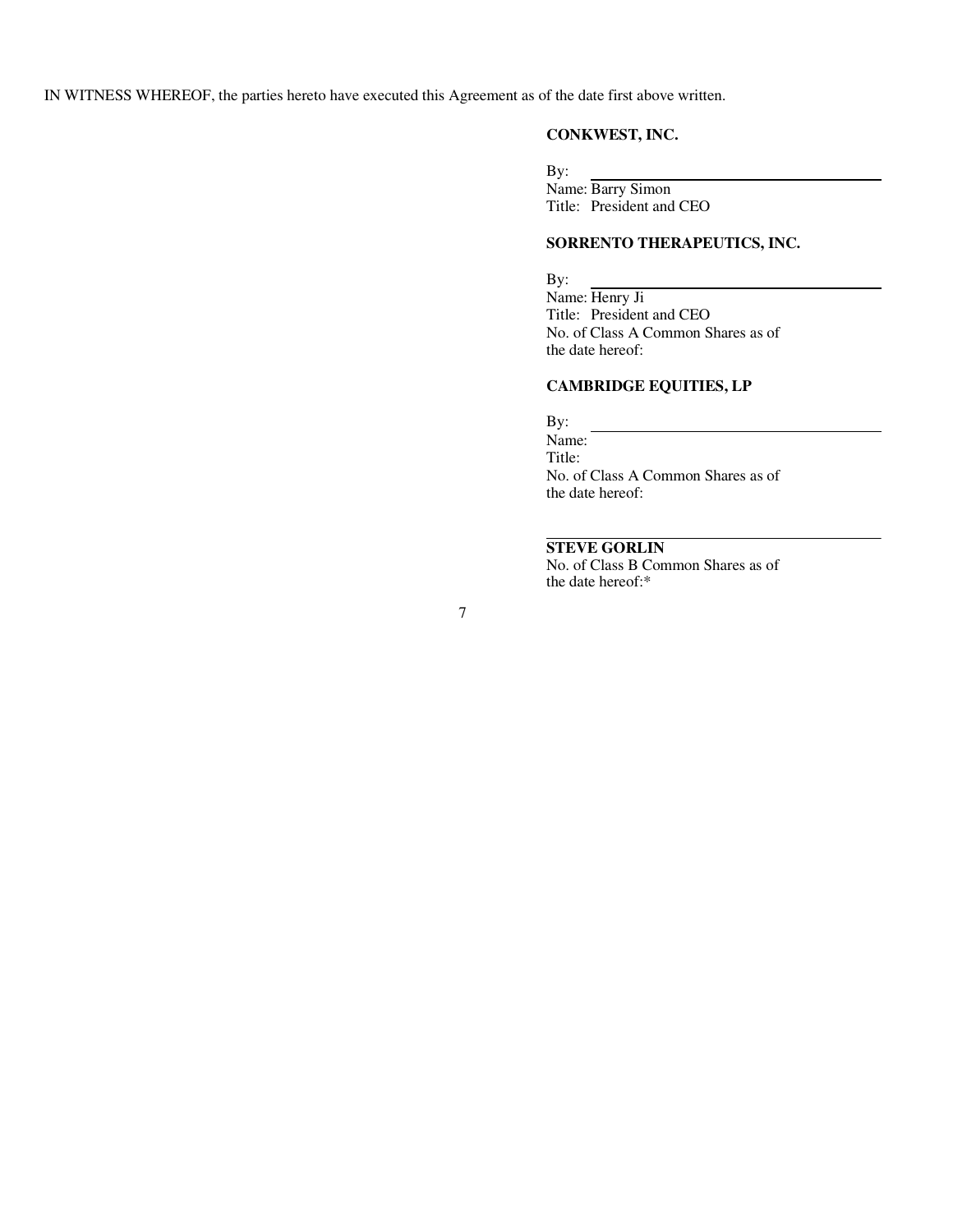#### **BARRY SIMON**

No. of Class B Common Shares as of the date hereof:\*

#### **HANS KLINGEMANN**

No. of Class B Common Shares as of the date hereof:\*

\* Class B Common Shares shall be reclassified into an equal number of Class A Common Shares.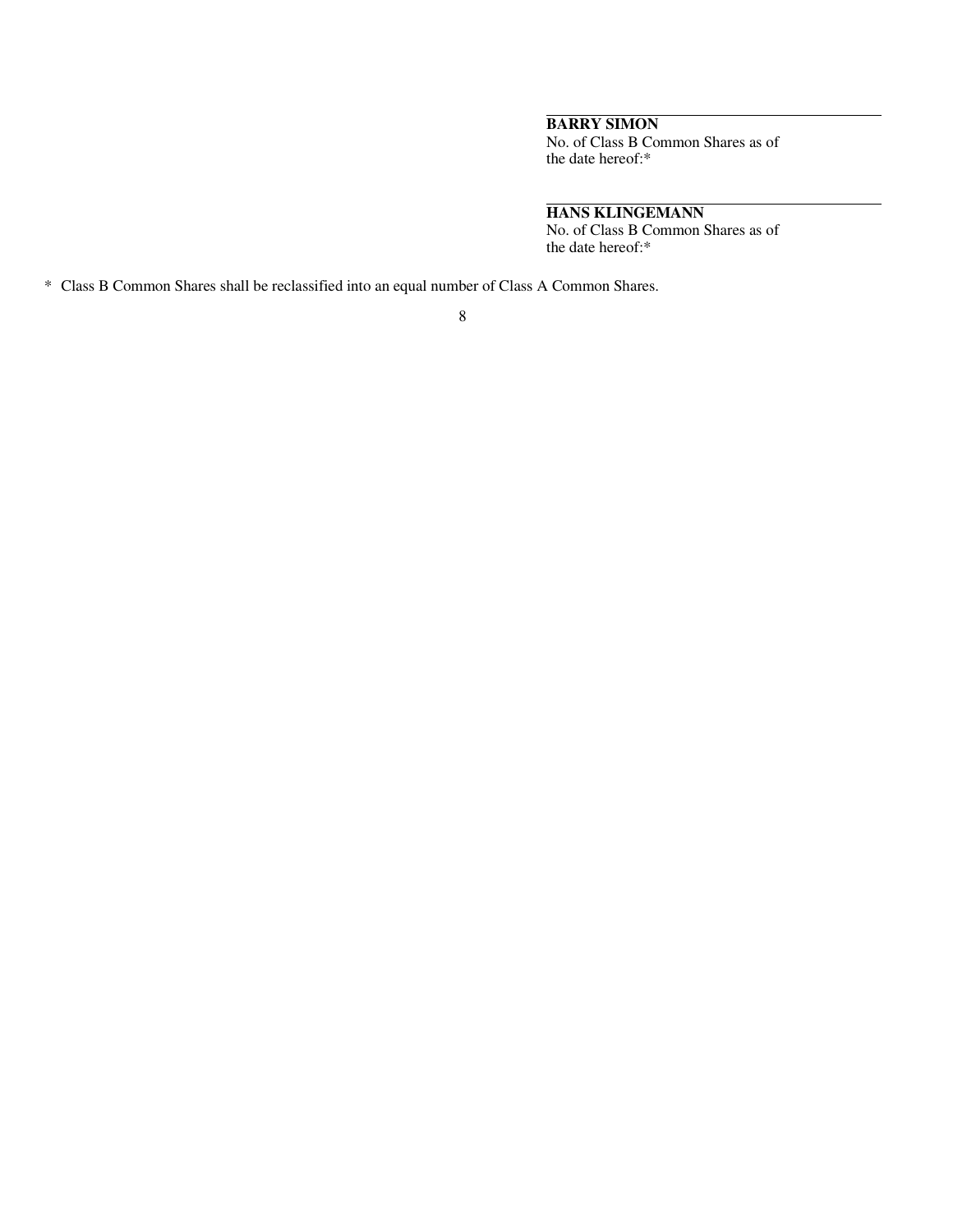#### **SCHEDULE A**

#### **STEVEN GORLIN**

#### **BARRY SIMON**

#### **HANS KLINGEMANN**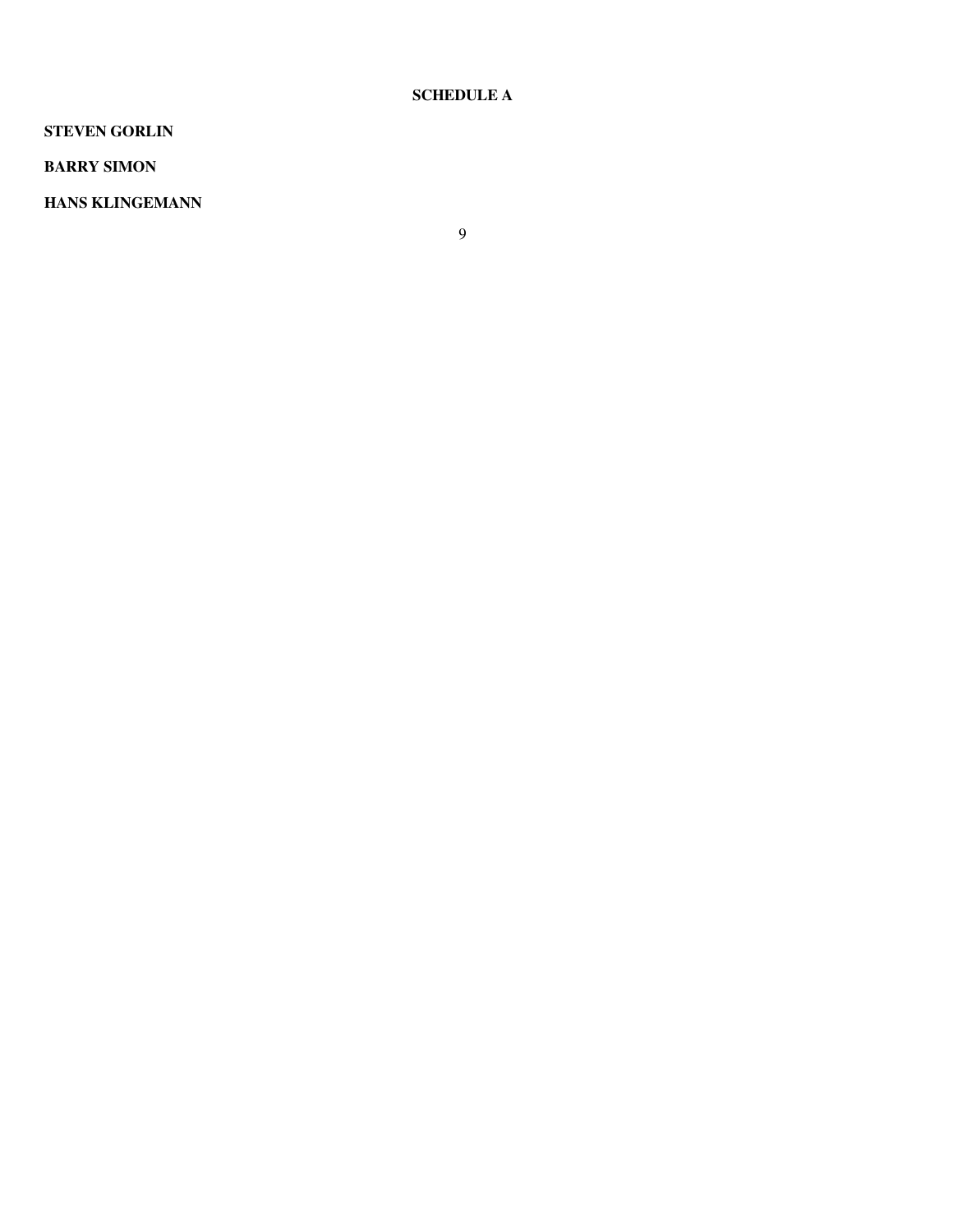#### **CONKWEST ANNOUNCES \$50M IN STRATEGIC INVESTMENTS AND APPOINTS NANTWORKS FOUNDER, DR. PATRICK SOON-SHIONG AS CO-CHAIRMAN OF THE BOARD**

**SAN DIEGO** (December 24, 2014) —Conkwest, Inc., the **N**atural **K**iller Cell **Co**mpany of the **West,** developing the proprietary Natural Killer (NK) cell-line platform, Neukoplast® (NK-92™) as an immuno-oncology therapeutic, announces that Dr. Patrick Soon-Shiong, NantWorks founder, physician scientist and biotechnology entrepreneur, has entered into a definitive agreement to purchase approximately \$48 million of the Company's Class A Common Stock. In connection with the investment, he will be named Co-Chairman of the Conkwest Board of Directors. An additional \$2 million of Class A Common Stock is being purchased separately by Sorrento Therapeutics, Inc. (NASDAQ: SRNE).

Both transactions are expected to close today and are being made in private placements in reliance upon available exemptions from the registration requirements of the Securities Act of 1933, as amended, in accordance with Section  $4(a)(2)$  of such Act and Regulation D thereunder. The shares of Class A Common Stock have not been registered under the Act or under any state securities laws and are subject to restrictions on transfer.

"The collaborations between NantWorks and Sorrento and between Sorrento and Conkwest offer access to state-of-the-art technologies, capabilities and expertise that are synergistic and will enable the accelerated development of many potent and novel cancer immunotherapies," said Dr. Soon-Shiong, founder and CEO of NantWorks. "We look forward to contributing to this close and supportive collaboration with the shared goal of providing much-needed treatments for patients suffering from malignant disorders with significant unmet need."

"Immunotherapy is one of the most powerful next-generation platforms added to our war against cancer. Integration of Nantomics advanced proteomics platform with the power of Sorrento's fully human antibody libraries and Conkwest's natural killer cell-lines is expected to enable an approach to attack tumors and their micro-metastases in a manner never before addressed. NantWorks 'GMP in a Box' cell production methods, together with the company's proprietary means of gene transfer without the need of lentivirus insertion is expected to enable the next generation of NK based immunotherapy to emerge" he said.

"Conkwest has made significant strides in demonstrating the safety and anti-cancer activity of our proprietary Neukoplast cell-lines in both preclinical and Phase 1 clinical trials," said Dr. Barry J. Simon, President and CEO of Conkwest. "The addition of Dr. Soon-Shiong, the inventor of Abraxane, as Co-Chairman of the Board, together with his investment in our company and collaborations with NantWorks and Sorrento, will underpin Conkwest's ability to develop and commercialize our natural killer cell-line platform reengineered to express CARs as next-generation CAR-TNK<sup>™</sup> Neukoplast products. Our goal is to deliver a variety of safe, off-theshelf CAR-TNK cell therapies that address the most prevalent mutations found across many types of cancer."

"Dr. Soon-Shiong's investment in Conkwest strengthens Sorrento's existing partnership with NantWorks and Conkwest", said Dr. Henry Ji, President and CEO of Sorrento. "We believe the combination of NantWorks' knowledge in genomic and molecular profiling of cancer patients with Sorrento's antibody technology expertise and Conkwest's proprietary Neukoplast cell-lines will accelerate and streamline the development efforts of our next generation stable CAR-TNK cell-lines."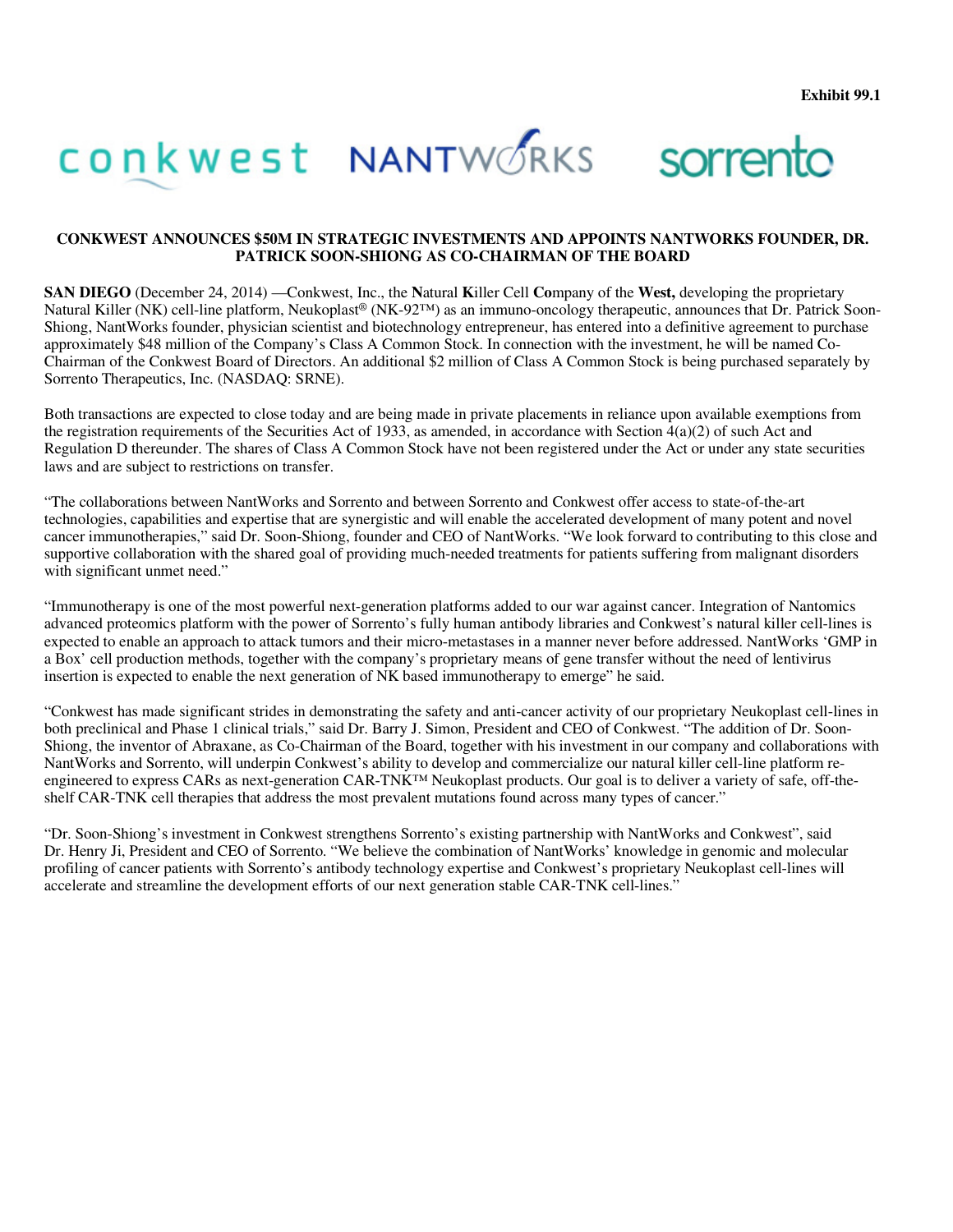Noble Life Science Partners and Palladium Capital Advisors, LLC acted as financial advisors to Conkwest.

This press release shall not constitute an offer to sell or the solicitation of an offer to buy securities.

#### **About Conkwest**

Conkwest is an innovative immuno-oncology company that is developing and commercializing a portfolio of highly potent and selective cellular therapies for the treatment of cancers and serious viral infections. Conkwest's products are based on its proprietary cancer-killing cell-line, Neukoplast (also known as NK-92), the only known cell-line that can be commercialized as a direct, scalable, off-the-shelf, cancer-killing product. Neukoplast recognizes, binds and directly kills cells expressing stress ligands such as LFA-3, Heparin Sulfate, ICAM-1 and other stress induced proteins commonly found on cancers and virally infected cells. It has demonstrated broad anti-cancer activity both in vitro and in human clinical trials while sparing patients from the serious adverse reactions often seen with CAR-T based therapies. Cancer patients have been treated in Phase 1 clinical trials at Rush University, Frankfurt AM Main, Princess Margaret Hospital and University of Pittsburgh Cancer Institute, and preparations for the first U.S. Phase 2 trial in Merkel cell carcinoma are currently underway. Conkwest's universal antibody-targeted CD16-Neukoplast, a reengineered product that expresses both the high-affinity version of FcgammaR3 (CD16) and ER-IL2 to efficiently target therapeutic monoclonal antibodies such as Rituxan<sup>®</sup>, Herceptin<sup>®</sup> and Erbitux®, is presently in the preclinical stage of development. Conkwest also commercializes Neukopanel®, an NK-92 based bioassay panel for the screening and qualification of therapeutic monoclonal antibody products, with revenue bearing licenses to many well-known large pharma and biotechnology companies.

#### **About NantWorks**

NantWorks, LLC, founded by renowned physician scientist and inventor of the first human nanoparticle chemotherapeutic agent Abraxane®, Dr. Patrick Soon-Shiong, is the umbrella organization for the following entities: NantHealth, NantMobile, NantMedia, NantOmics, NantBioScience, NantBioCell, NantPharma, NantCapital and NantCloud. Fact-based and solution-driven, each of NantWorks' division entities operates at the nexus of innovation and infrastructure. The core mission of NantWorks is convergence: to develop and deliver a diverse range of technologies that accelerates innovation, broaden the scope of scientific discovery, enhance groundbreaking research, and improve healthcare treatment for those in need. NantWorks is building an integrated fact-based, genomically-informed, personalized approach to the delivery of care and the development of next generation diagnostics and therapeutics.

#### **About Sorrento Therapeutics, Inc.**

Sorrento is an oncology company developing new treatments for cancer and associated pain. Sorrento's most advanced asset Cynviloq™, the next-generation nanoparticle paclitaxel, commenced its registrational trial in March 2014 and is being developed under the abbreviated 505(b)(2) regulatory pathway. Sorrento is also developing RTX, a non-opiate TRPV1 agonist currently in a Phase 1/2 study at the NIH to treat terminal cancer patients suffering from intractable pain. The company has made significant advances in developing human monoclonal antibodies, complemented by a comprehensive and fully integrated antibody drug conjugates (ADC) platform that includes proprietary conjugation